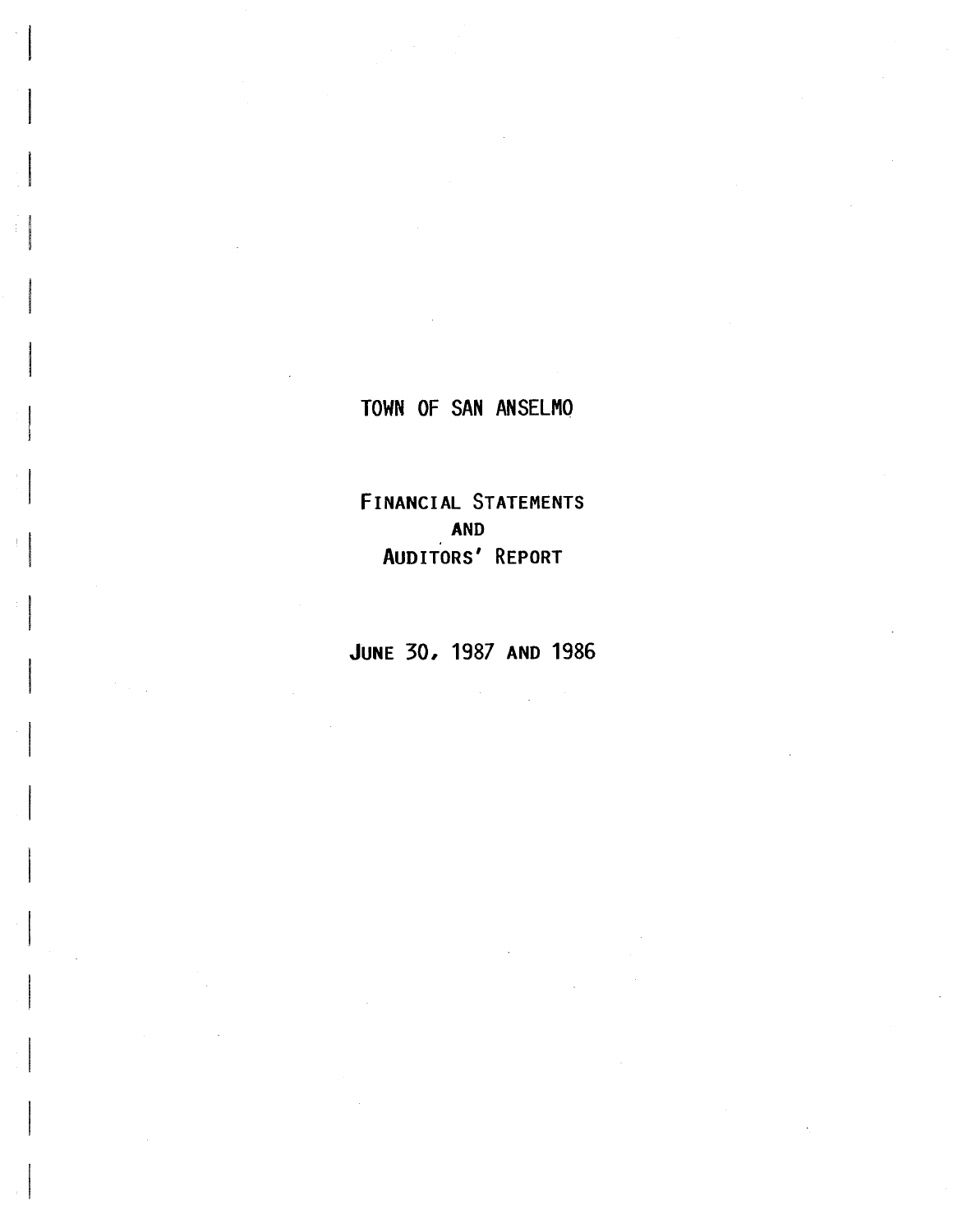# JUNE 30, 1987 AND 1986

# TABLE OF CONTENTS

Independent Auditors' Report

 $\bar{z}$ 

| Combined Financial Statements - Overview (General Purpose<br>Financial Statements):                                                |
|------------------------------------------------------------------------------------------------------------------------------------|
| Combined Balance Sheets - All Fund Types and Account GroupsExhibit A                                                               |
| Combined Statements of Revenues, Expenditures, and Changes in<br>Fund Balances - All Governmental Fund Types - GAAP BasisExhibit B |
| Combined Statements of Revenues, Expenditures, and Changes in<br>Fund Balances - Budget and Actual - General and Special           |
| Statements of Revenue, Expenses and Changes in Retained                                                                            |
| Statements of Changes in Financial Position - Proprietary Fund Exhibit E                                                           |
| Notes to the Financial Statements                                                                                                  |
| Supplementary Financial Information:                                                                                               |
| General Fund:                                                                                                                      |
|                                                                                                                                    |
| Statements of Revenues, Expenditures, and Changes in Fund<br>Balances - Budget and Actual - Budgetary BasisExhibit G               |
| Special Revenue Funds:                                                                                                             |
|                                                                                                                                    |
| Combining Statements of Revenues, Expenditures, and Changes                                                                        |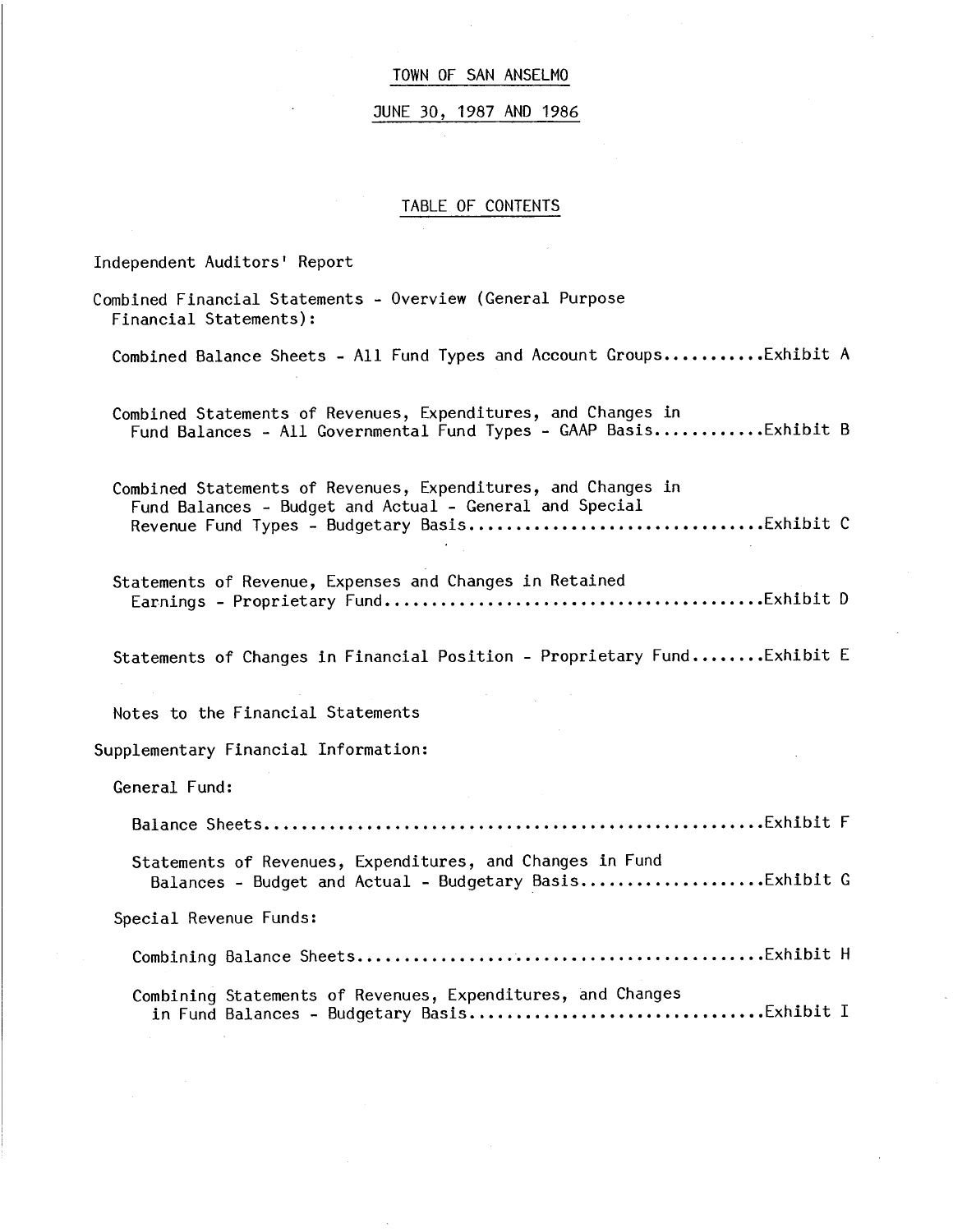# JUNE 30, 1987 AND 1986

# TABLE OF CONTENTS

| Graphs of Revenues, by Type, 1983 - 1987Schedule 1                    |  |
|-----------------------------------------------------------------------|--|
| Graphs of Sources of Revenues, 1986 and 1987 (Pie Charts)Schedule 2   |  |
| Graphs of Expenditures, by Type, 1983 - 1987Schedule 3                |  |
| Graphs of Expenditures, by Type, 1986 and 1987 (Pie Charts)Schedule 4 |  |
| Graphs of Excess of Revenues Over (Under) Expenditures,               |  |
| Graphs of Governmental Fund Balance, 1983 - 1987Schedule 6            |  |

 $\alpha$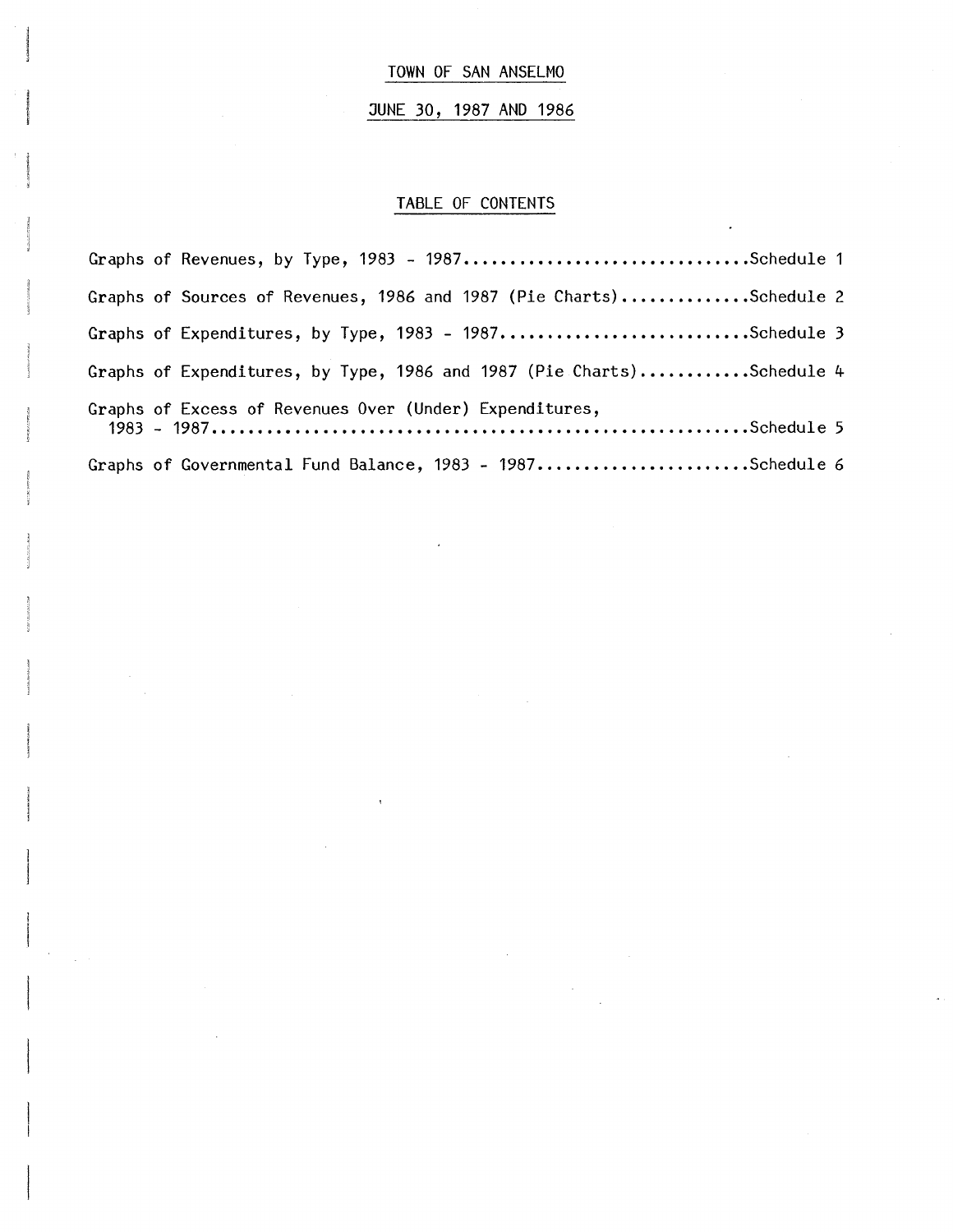# LINDQUIST, VON HUSEN & JOYCE

CERTIFIED PUBLIC ACCOUNTANTS

E. EUGENE DENKO DUANE L. FRISBIE PAUL E. CAMERON RODERICK E. JOHNSON S. SCOTT SEAMANDS STEPHEN D. TONJES

The Honorable Town Council, Town of San Anselmo

We have examined the general purpose financial statements of the Town of San Anselmo, California as of and for the years ended June 30, 1987 and 1986, as listed in the table of contents. Our examinations were made in accordance with generally accepted auditing standards and the standards for financial and compliance audits contained in the Standards for Audit of Governmental Organizations, Programs, Activities, and Functions, issued by the U.S. General Accounting Office, and accordingly, included such tests of the accounting records and such other procedures as we considered necessary in the circumstances.

In our opinion, the general purpose financial statements referred to above present fairly the financial position of the Town of San Anselmo, California at June 30, 1987 and 1986, and the results of its operations and the changes in financial position of its proprietary fund type for the years then ended, in conformity with generally accepted accounting principles applied on a basis consistent with that of the preceding year.

Our examination was made for the purpose of forming an opinion on the general purpose financial statements taken as a whole. The combining and individual fund financial statements and Schedules 1 to 6 listed in the table of contents are presented for purposes of additional analysis and are not a required part. of the general purpose financial statements of the Town of San Anselmo, California. Such information has been subjected to the auditing procedures applied in the examination of the general purpose financial statements and, in our opinion, is fairly stated in all material respects in relation to the general purpose financial statements taken as a whole.

Lindquist, von Husen and Joyce

September 8, 1987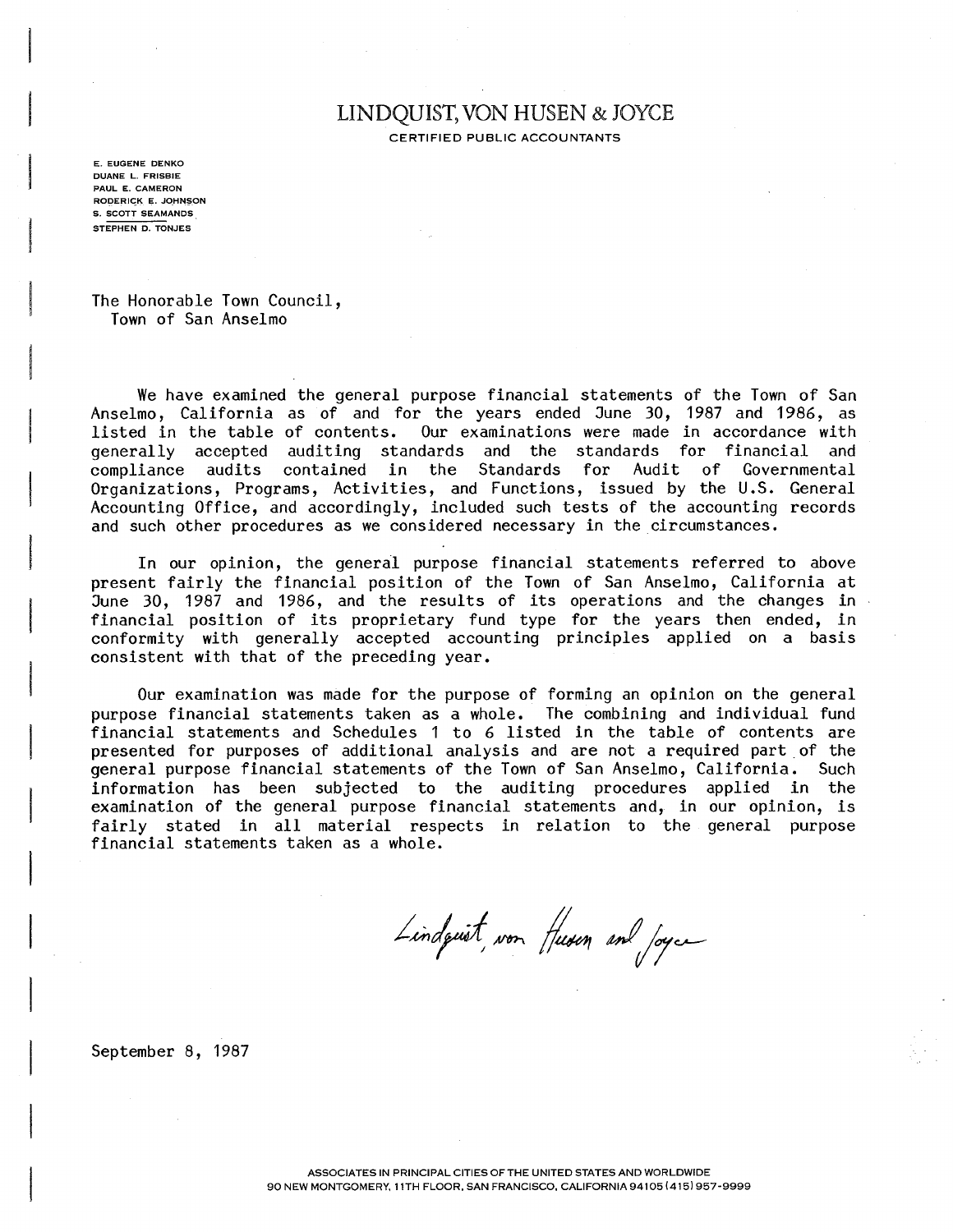#### COMBINED BALANCE SHEETS - ALL FUND TYPES AND ACCOUNT GROUPS

# JUNE 30, 1987 AND 1986

|                                         | Governmental<br>Fund Types |                    | Proprietary<br>Fund Types | Fiduciary<br>Fund Types | Account Groups             |                              | Totals<br>(Memorandum Only) |                  |  |  |
|-----------------------------------------|----------------------------|--------------------|---------------------------|-------------------------|----------------------------|------------------------------|-----------------------------|------------------|--|--|
|                                         | General                    | Special<br>Revenue | Internal<br>Service       | Agency                  | General<br>Fixed<br>Assets | General<br>Long-Term<br>Debt | June 30,<br>1987            | June 30,<br>1986 |  |  |
| <b>ASSETS</b>                           |                            |                    |                           |                         |                            |                              |                             |                  |  |  |
| Cash and investments                    | S.<br>365,981              | 353,371<br>S.      | 101,220<br>S.             | S.<br>390,577           |                            | \$621,819                    | \$1,832,968                 | \$1,219,215      |  |  |
| Accounts receivable and accrued revenue | 192,269                    | 925                |                           |                         |                            |                              | 193,194                     | 297,172          |  |  |
| Due from other funds                    | 10,796                     |                    |                           |                         |                            |                              | 10,796                      | 68,940           |  |  |
| Project assessment receivables (Note 2) | 44,428                     |                    |                           |                         |                            |                              | 44,428                      | 50,986           |  |  |
| Prepaid flood insurance (Note 3)        | 11,187                     |                    |                           |                         |                            |                              | 11,187                      | 17,864           |  |  |
| Restricted assets - cash                | 76,626                     |                    |                           |                         |                            |                              | 76,626                      | 6,611            |  |  |
| Fixed assets                            |                            |                    |                           |                         | \$4,244,330                |                              | 4,244,330                   | 4,258,724        |  |  |
| Amount to be provided for retirement of |                            |                    |                           |                         |                            |                              |                             |                  |  |  |
| long-term debt                          |                            |                    |                           |                         |                            | 166,925                      | 166,925                     | 399,028          |  |  |
| Total assets                            | 701,287<br>S.              | S.<br>354,296      | 101,220<br>S.             | 390,577<br>S.           | \$4,244,330                | 788,744<br>S.                | \$6,580,454                 | \$6,318,540      |  |  |
|                                         | 2023536253                 |                    |                           | ac0e00@0@=              |                            |                              | ----------                  | 288888886        |  |  |

The accompanying notes are an integral part of these financial statements.

# EXHIBIT A (Continued)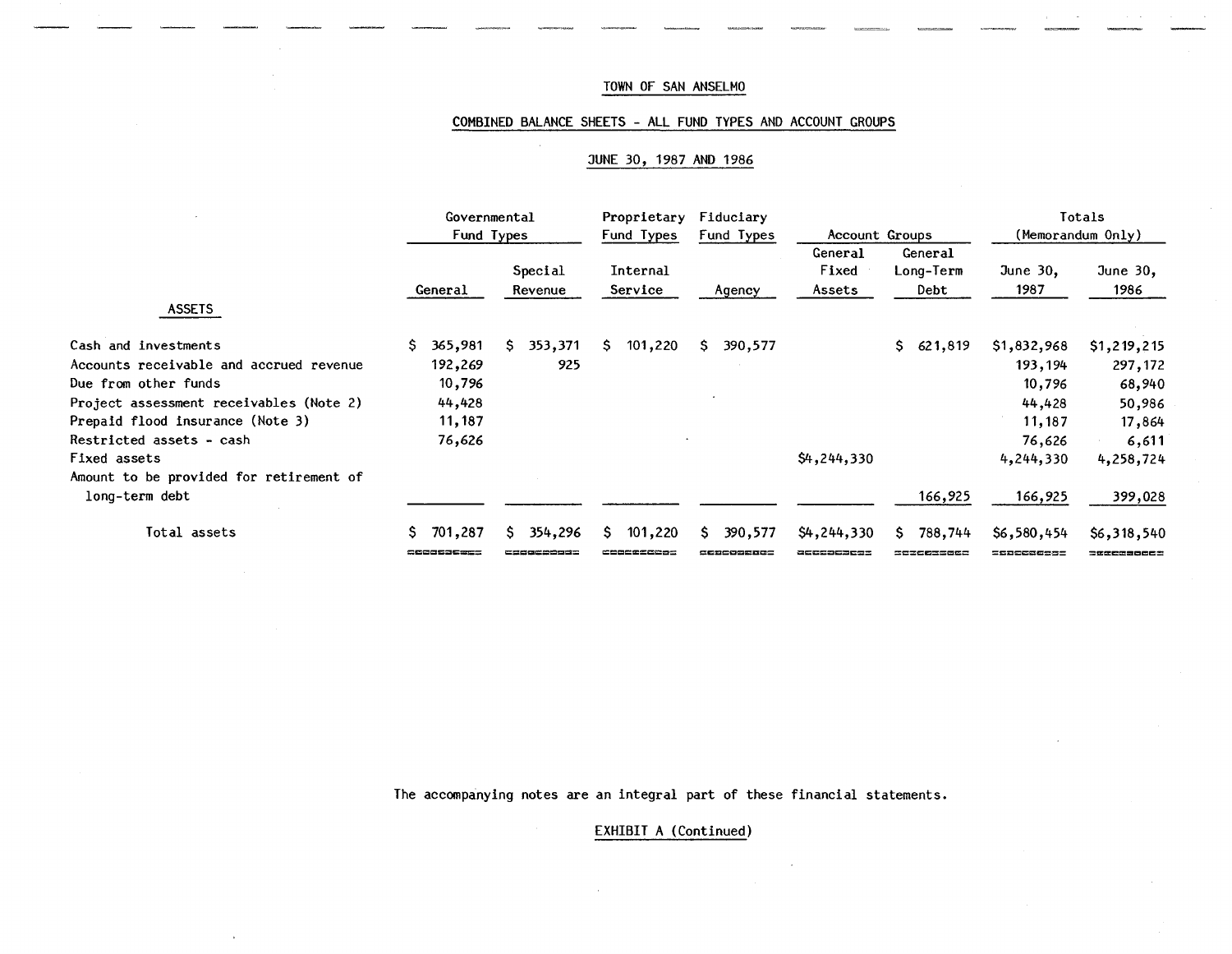# COMBINED BALANCE SHEETS - ALL FUND TYPES AND ACCOUNT GROUPS

|                                                                           |                            |                 |                                                      |                    | JUNE 30, 1987 AND 1986 |                     |    |                             |                            |                              |     |                  |    |                       |
|---------------------------------------------------------------------------|----------------------------|-----------------|------------------------------------------------------|--------------------|------------------------|---------------------|----|-----------------------------|----------------------------|------------------------------|-----|------------------|----|-----------------------|
| $\alpha$ and $\alpha$                                                     | Governmental<br>Fund Types |                 | Proprietary<br>Fiduciary<br>Fund Types<br>Fund Types |                    | Account Groups         |                     |    | Totals<br>(Memorandum Only) |                            |                              |     |                  |    |                       |
| LIABILITIES                                                               |                            | General         |                                                      | Special<br>Revenue |                        | Internal<br>Service |    | Agency                      | General<br>Fixed<br>Assets | General<br>Long-Term<br>Debt |     | June 30,<br>1987 |    | June 30,<br>1986      |
|                                                                           |                            |                 |                                                      |                    |                        |                     |    |                             |                            |                              |     |                  |    |                       |
| Accounts payable<br>Due to other funds<br>Payable from restricted assets: | S.                         | 44,690          | S.                                                   | 1,539<br>10,796    |                        |                     |    |                             |                            |                              | \$. | 46,229<br>10,796 | Ŝ. | 107,072<br>68,940     |
| Deposits                                                                  |                            | 76,626          |                                                      |                    |                        |                     |    |                             |                            |                              |     | 76,626           |    | 6,611                 |
| Capital lease obligations                                                 |                            |                 |                                                      |                    |                        |                     |    |                             |                            | Ŝ<br>24,020                  |     | 24,020           |    | 52,284                |
| Insurance deficit payable (Note 13)                                       |                            |                 |                                                      |                    |                        |                     |    |                             |                            | 683,172                      |     | 683,172          |    | 255,000               |
| Compensated absences payable                                              |                            |                 |                                                      |                    |                        |                     |    |                             |                            | 81,552                       |     | 81,552           |    | 91,744                |
| Total liabilities                                                         |                            | 121,316         |                                                      | 12,335             |                        |                     |    |                             |                            | 788,744                      |     | 922,395          |    | 581,651               |
| FUND EQUITY                                                               |                            |                 |                                                      |                    |                        |                     |    |                             |                            |                              |     |                  |    |                       |
| Contributed capital                                                       |                            |                 |                                                      |                    | S.                     | 82,522              |    |                             |                            |                              |     | 82,522           |    | 82,522                |
| Investment in general fixed assets                                        |                            |                 |                                                      |                    |                        |                     |    |                             | \$4,244,330                |                              |     | 4,244,330        |    | 4,258,724             |
| Retained earnings                                                         |                            |                 |                                                      |                    |                        | 18,698              |    |                             |                            |                              |     | 18,698           |    | 13,304                |
| Fund balance:                                                             |                            |                 |                                                      |                    |                        |                     |    |                             |                            |                              |     |                  |    |                       |
| Reserved for:                                                             |                            |                 |                                                      |                    |                        |                     |    |                             |                            |                              |     |                  |    |                       |
| Encumbrances<br>Project assessment receivables (Note 2)                   |                            | 7,805<br>44,428 |                                                      |                    |                        |                     |    |                             |                            |                              |     | 7,805<br>44,428  |    | 30,578<br>50,986      |
| Prepaid flood insurance (Note 3)                                          |                            | 11,187          |                                                      |                    |                        |                     |    |                             |                            |                              |     | 11,187           |    | 17,864                |
| Imprest funds                                                             |                            | 215             |                                                      |                    |                        |                     |    |                             |                            |                              |     | 215              |    | 215                   |
| Employee retirement benefits                                              |                            |                 |                                                      |                    |                        |                     | Ŝ. | 390,577                     |                            |                              |     | 390,577          |    | 330,705               |
| Unreserved:                                                               |                            |                 |                                                      |                    |                        |                     |    |                             |                            |                              |     |                  |    |                       |
| Undesignated                                                              |                            | 516,336         |                                                      | 341,961            |                        |                     |    |                             |                            |                              |     | 858,297          |    | 951,991               |
| Total fund equity                                                         |                            | 579,971         |                                                      | 341,961            |                        | 101,220             |    | 390,577                     | 4,244,330                  |                              |     | 5,658,059        |    | 5,736,889             |
|                                                                           | S.                         | 701,287         |                                                      | \$354,296          |                        | \$101,220           | S. | 390,577                     | 4,244,330                  | \$788,744                    |     | \$6,580,454      |    | \$6,318,540           |
|                                                                           |                            | ==========      |                                                      | ==========         |                        | ==========          |    | sebcxcx0#=                  | 200000000002               | ========                     |     |                  |    | $\texttt{2002222223}$ |

The accompanying notes are an integral part of these financial statements.

EXHIBIT A (Concluded)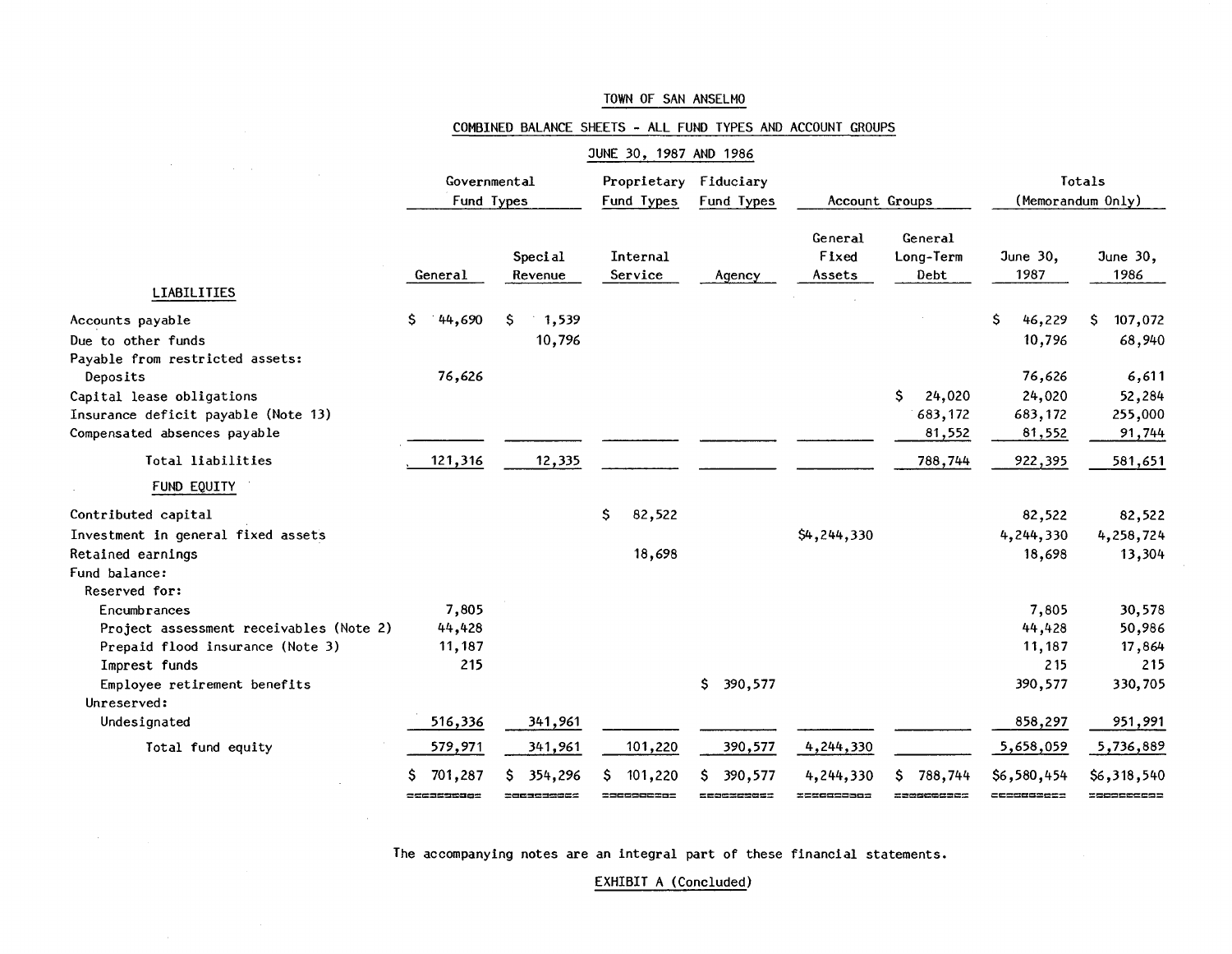# COMBINED STATEMENTS OF REVENUES, EXPENDITURES AND CHANGES IN

# FUND BALANCES - ALL GOVERNMENTAL FUND TYPES-GAAP BASIS

YEARS ENDED JUNE 30, 1987 AND 1986

|                                      |             | Governmental Fund Types | Totals                          | (Memorandum Only) |
|--------------------------------------|-------------|-------------------------|---------------------------------|-------------------|
|                                      |             | Special                 |                                 |                   |
|                                      | General     | Revenue                 | 1987                            | 1986              |
| REVENUES (Note 1):                   |             |                         |                                 |                   |
| Taxes                                | \$2,849,305 |                         | \$2,849,305                     | \$2,542,136       |
| Licenses and permits                 | 189,937     |                         | 189,937                         | 306,428           |
| Fines, forfeitures and penalties     | 145,018     |                         | 145,018                         | 169,949           |
| Use of money and property            | 11,694      | 59,524<br>S.            | 71,218                          | 76,694            |
| Intergovernmental agencies           | 610,194     | 430,861                 | 1,041,055                       | 927,816           |
| Charges for current services         | 439,037     |                         | 439,037                         | 340,990           |
| Other revenues                       | 64,190      |                         | 64,190                          | 98,750            |
| Total revenues                       | 4,309,375   | 490,385                 | 4,799,760                       | 4,462,763         |
| EXPENDITURES:                        |             |                         |                                 |                   |
| General government                   | 839,901     | 65,083                  | 904,984                         | 765,093           |
| Public safety                        | 2,248,450   | 31,621                  | 2,280,071                       | 2,092,764         |
| Public works                         | 1,022,933   | 20,345                  | 1,043,278                       | 842,063           |
| Planning                             | 70,717      |                         | 70,717                          | 73,266            |
| Library                              | 209,385     |                         | 209,385                         | 195,704           |
| Parks and recreation                 | 314,904     |                         | 314,904                         | 243,860           |
| Storm                                |             | 92,888                  | 92,888                          | 80,990            |
| Total expenditures                   | 4,706,290   | 209,937                 | 4,916,227                       | 4,293,740         |
| Excess (deficiency) of revenues over |             |                         |                                 |                   |
| (under) expenditures before          |             |                         |                                 |                   |
| operating transfers                  | (396, 915)  | 280,448                 | (116, 467)                      | 169,023           |
| Other financing sources (uses):      |             |                         |                                 |                   |
| Operating transfers in               | 280,769     | 153,770                 | 434,539                         | 437,759           |
| Operating transfers out              | (153, 770)  | (280, 769)              | (434, 539)                      | (437, 759)        |
|                                      |             |                         |                                 |                   |
| Total other financing sources        |             |                         |                                 |                   |
| (uses)                               | 126,999     | (126, 999)              |                                 |                   |
| Excess (deficiency) of revenues and  |             |                         |                                 |                   |
| other sources over (under)           |             |                         |                                 |                   |
| expenditures and other uses          | (269, 916)  | 153,449                 | (116, 467)                      | 169,023           |
| Fund balances at beginning of year   | 863,122     | 188,512                 | 1,051,634                       | 883,220           |
| Increase (decrease) in reserves      | (13, 235)   |                         | (13, 235)                       | (609)             |
| Fund balances at end of year         | 579,971     | \$341,961               | 921,932<br>\$                   | \$1,051,634       |
|                                      |             | =========               | <u> - - - - - - - - - - - -</u> | ==========        |

The accompanying notes are an integral part of these financial statements.

# EXHIBIT B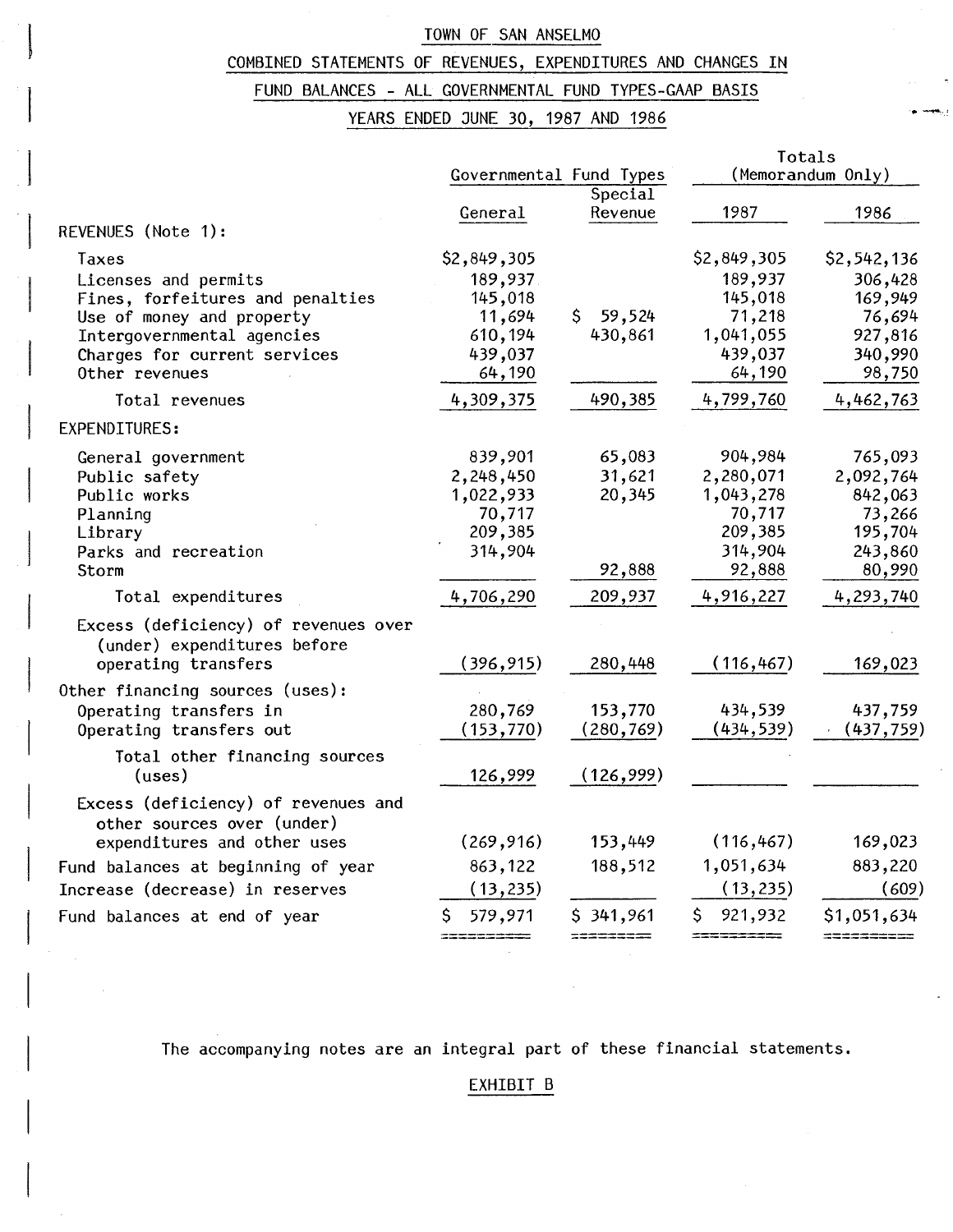# COMBINED STATEMENTS OF REVENLES, EXPENDITURES, AND CHANGES IN FUND BALANCES - BUDGET AND ACTUAL - GENERAL AND SPECIAL REVENLE FUND TYPES - BUDGETARY BASIS

#### YEARS ENDED JUNE 30, 1987 AND 1986

 $\sim$ 

 $\sim$ 

 $\sim$ 

|                                       | General Fund |             |               |               | Special Revenue Funds |               |               | 1987 Totals (Memorandum Only) |                |             | 1986 Totals (Memorandum Only) |               |  |
|---------------------------------------|--------------|-------------|---------------|---------------|-----------------------|---------------|---------------|-------------------------------|----------------|-------------|-------------------------------|---------------|--|
|                                       |              |             | Variance -    |               |                       | Variance -    |               |                               | Variance -     |             |                               | Variance -    |  |
|                                       |              |             | Favorable     |               |                       | Favorable     |               |                               | Favorable      |             |                               | Favorable     |  |
|                                       | Budget       | Actual      | (Unfavorable) | <b>Budget</b> | Actual                | (Unfavorable) | <b>Budget</b> | Actual                        | (Unfavorable)  | Budget      | Actual                        | (Unfavorable) |  |
| <b>REVENUES:</b>                      |              |             |               |               |                       |               |               |                               |                |             |                               |               |  |
| Taxes                                 | \$2,855,450  | \$2,849,305 | (6, 145)<br>S |               |                       |               | \$2,855,450   | \$2,849,305                   | S.<br>(6, 145) | \$2,566,195 | \$2,542,136                   | \$(24,059)    |  |
| Licenses and permits                  | 186,500      | 189,937     | 3,437         |               |                       |               | 186,500       | 189,937                       | 3,437          | 268,400     | 306,428                       | 38,028        |  |
| Fines, forfeitures and penalties      | 163,900      | 145,018     | (18, 882)     |               |                       |               | 163,900       | 145,018                       | (18, 882)      | 172,100     | 169,949                       | (2, 151)      |  |
| Use of money and property             | 31,730       | 11,694      | (20, 036)     |               | \$59,524              | \$59,524      | 31,730        | 71,218                        | 39,488         | 82,320      | 76,694                        | (5,626)       |  |
| Intergovernmental agencies            | 403,546      | 610, 194    | 206,648       | \$204,375     | 430,861               | 226,486       | 607,921       | 1,041,055                     | 433,134        | 635,231     | 927,816                       | 292,585       |  |
| Charges for current services          | 400,307      | 439,037     | 38,730        |               |                       |               | 400,307       | 439,037                       | 38,730         | 296,535     | 340,990                       | 44,455        |  |
| Other revenues                        | 18,000       | 64,190      | 46,190        |               |                       |               | 18,000        | 64,190                        | 46,190         | 30,000      | 98,750                        | 68,750        |  |
| Total revenues                        | 4,059,433    | 4,309,375   | 249,942       | 204,375       | 490,385               | 286,010       | 4,263,808     | 4,799,760                     | 535,952        | 4,050,781   | 4,462,763                     | 411,982       |  |
| <b>EXPENDITURES AND ENCUMBRANCES:</b> |              |             |               |               |                       |               |               |                               |                |             |                               |               |  |
| General government                    | 764,485      | 833,927     | (69, 442)     | 57,451        | 65,083                | (7,632)       | 821,936       | 899,010                       | (77, 074)      | 653,826     | 770,361                       | (116, 535)    |  |
| Public safety                         | 2,256,675    | 2,232,429   | 24,246        |               | 31,621                | (31,621)      | 2,256,675     | 2,264,050                     | (7, 375)       | 2,110,789   | 2,103,832                     | 6,957         |  |
| Public works                          | 905,771      | 1,023,955   | (118, 184)    |               | 20,345                | (20, 345)     | 905,771       | 1,044,300                     | (138, 529)     | 794,662     | 757,663                       | 36,999        |  |
| Planning                              | 75,065       | 70,717      | 4,348         |               |                       |               | 75,065        | 70,717                        | 4,348          | 62,126      | 67,742                        | (5,616)       |  |
| Library                               | 214,305      | 209,110     | 5,195         |               |                       |               | 214,305       | 209,110                       | 5,195          | 191,360     | 197,590                       | (6,230)       |  |
| Parks and recreation                  | 207,900      | 314,904     | (107, 004)    |               |                       |               | 207,900       | 314,904                       | (107, 004)     | 197,269     | 188,359                       | 8,910         |  |
| Storm                                 |              |             |               | 147,780       | 92,888                | 54,892        | 147,780       | 92,888                        | 54,892         |             | 80,990                        | (80,990)      |  |
| Reserve for contingencies             |              |             |               |               |                       |               |               |                               |                | 10,000      |                               | 10,000        |  |
| Total expenditures and                |              |             |               |               |                       |               |               |                               |                |             |                               |               |  |
| encumbrances                          | 4,424,201    | 4,685,042   | (260, 841)    | 205,231       | 209,937               | (4,706)       | 4,629,432     | 4,894,979                     | (265, 547)     | 4,020,032   | 4,166,537                     | (146, 505)    |  |
| Excess of revenues over (under)       |              |             |               |               |                       |               |               |                               |                |             |                               |               |  |
| expenditures and encumbrances         |              |             |               |               |                       |               |               |                               |                |             |                               |               |  |
| before operating transfers            | (364, 768)   | (375, 667)  | (10, 899)     | (856)         | 280,448               | 281,304       | (365, 624)    | (95, 219)                     | 270,405        | 30,749      | 296,226                       | 265,477       |  |

The accompanying notes are an integral part of these financial statements.

EXHIBIT C (Continued)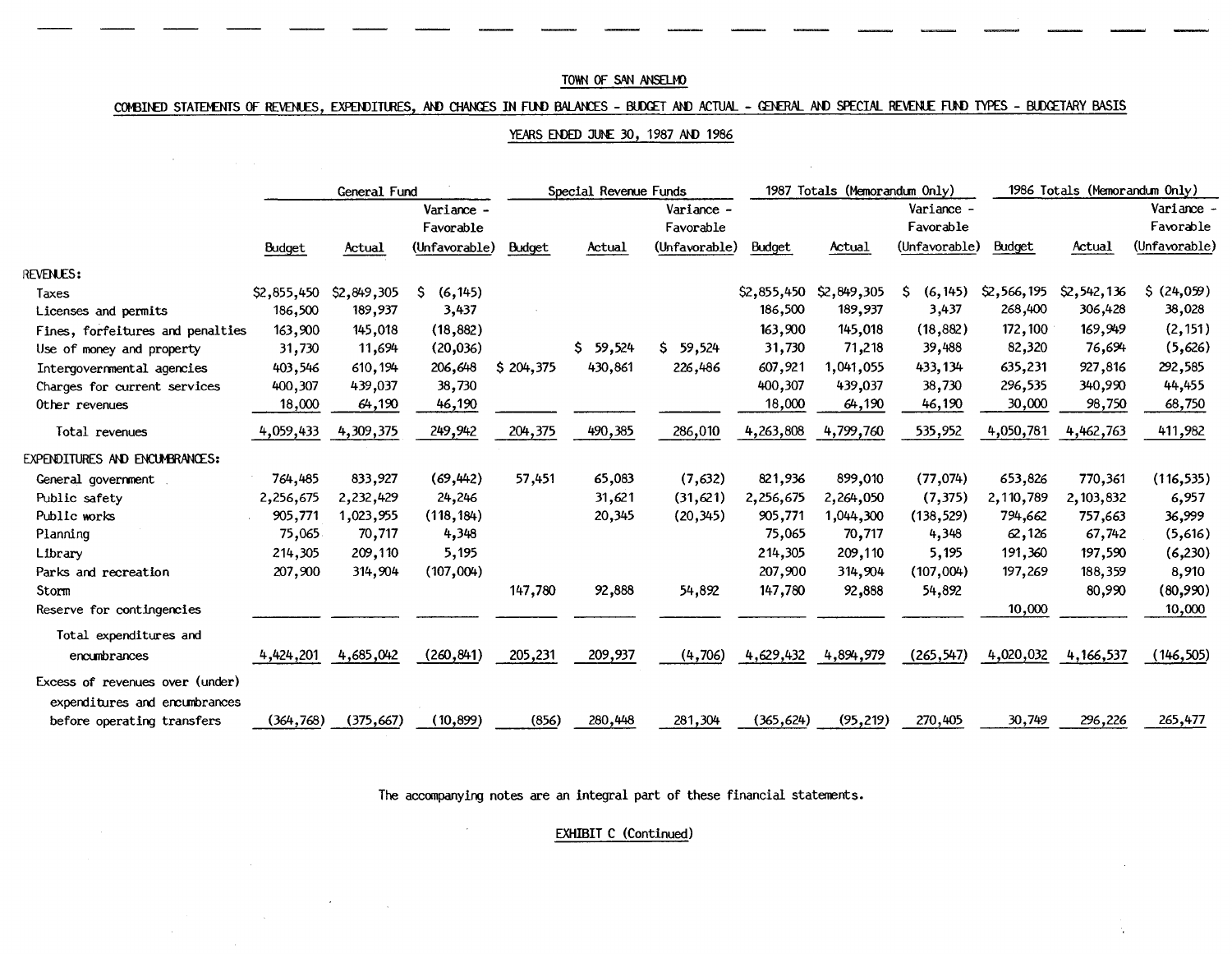# COMBINED STATEMENTS OF REVENUES, EXPENDITURES, AND CHANGES IN FUND BALANCES - BUDGET AND ACTUAL - GENERAL AND SPECIAL REVENUE FUND TYPES - BUDGETARY BASIS

#### YEARS ENDED JUNE 30, 1987 AND 1986

|                                                                   |               | General Fund    |               | Special Revenue Funds |            |               |                  | 1987 Totals (Memorandum Only) |               |                  | 1986 Totals (Memorandum Only) |               |  |
|-------------------------------------------------------------------|---------------|-----------------|---------------|-----------------------|------------|---------------|------------------|-------------------------------|---------------|------------------|-------------------------------|---------------|--|
|                                                                   |               |                 | Variance -    |                       |            | Variance -    |                  |                               | Variance -    |                  |                               | Variance -    |  |
|                                                                   |               |                 | Favorable     |                       |            | Favorable     |                  |                               | Favorable     |                  |                               | Favorable     |  |
|                                                                   | <b>Budget</b> | Actual          | (Unfavorable) | Budget                | Actual     | (Unfavorable) | Budget           | Actual                        | (Unfavorable) | Budget           | Actual                        | (Unfavorable) |  |
| OTHER FINANCING SOURCES (USES):                                   |               |                 |               |                       |            |               |                  |                               |               |                  |                               |               |  |
| Operating transfers in                                            | \$204,375     | 280,769<br>- \$ | \$76,394      |                       | \$153,770  | \$153,770     | 204,375 \$<br>S. | 434,539                       | \$230,164     | 248,665 \$<br>S. | 437,759                       | \$189,094     |  |
| Operating transfers out                                           |               | (153, 770)      | (153, 770)    | $$$ (204,375)         | (280, 769) | (76, 394)     | (204, 375)       | (434, 539)                    | (230, 164)    | (248, 665)       | (437,759)                     | (189,094)     |  |
| Total other financing                                             |               |                 |               |                       |            |               |                  |                               |               |                  |                               |               |  |
| sources (uses)                                                    | 204,375       | 126,999         | (77, 376)     | (204, 375)            | (126, 999) | 77,376        | $-0-$            | $-0-$                         | -0-           | $-0-$            | -0-                           | $-0-$         |  |
| Excess (deficiency) of revenues<br>and other sources over (under) |               |                 |               |                       |            |               |                  |                               |               |                  |                               |               |  |
| expenditures and other uses                                       | (160, 393)    | (248, 668)      | (88, 275)     | (205, 231)            | 153,449    | 358,680       | (365, 624)       | (95, 219)                     | 270,405       | 30,749           | 296,226                       | 265,477       |  |
| Fund balances at                                                  |               |                 |               |                       |            |               |                  |                               |               |                  |                               |               |  |
| beginning of year                                                 | 863,122       | 863, 122        |               | 188,512               | 188,512    |               | 1,051,634        | 1,051,634                     |               | 883,220          | 883,220                       |               |  |
| Increase (decrease) in reserve                                    |               |                 |               |                       |            |               |                  |                               |               |                  |                               |               |  |
| for encumbrances                                                  | (22, 773)     | (22, 773)       |               |                       |            |               | (22, 773)        | (22, 773)                     |               | (191, 503)       | (191, 503)                    |               |  |
| Prior year's encumbrances                                         |               |                 |               |                       |            |               |                  |                               |               |                  |                               |               |  |
| cancelled                                                         | 1,525         | 1,525           |               |                       |            |               | 1,525            | 1,525                         |               | 64,300           | 64,300                        |               |  |
| Increase (decrease) in                                            |               |                 |               |                       |            |               |                  |                               |               |                  |                               |               |  |
| other reserves                                                    | (13, 235)     | (13, 235)       |               |                       |            |               | (13, 235)        | (13, 235)                     |               | (609)            | (609)                         |               |  |
| Fund balances at end of year                                      | \$668,246     | 579,971         | \$ (88,275)   | \$ (16,719)           | \$341,961  | \$358,680     | S.<br>651,527    | 921,932<br>$\mathsf{S}$       | \$270,405     | 786,157<br>S.    | \$1,051,634                   | \$265,477     |  |
|                                                                   |               |                 |               |                       |            |               |                  |                               |               |                  |                               |               |  |

The accompanying notes are an integral part of these financial statements.

EXHIBIT C (Concluded)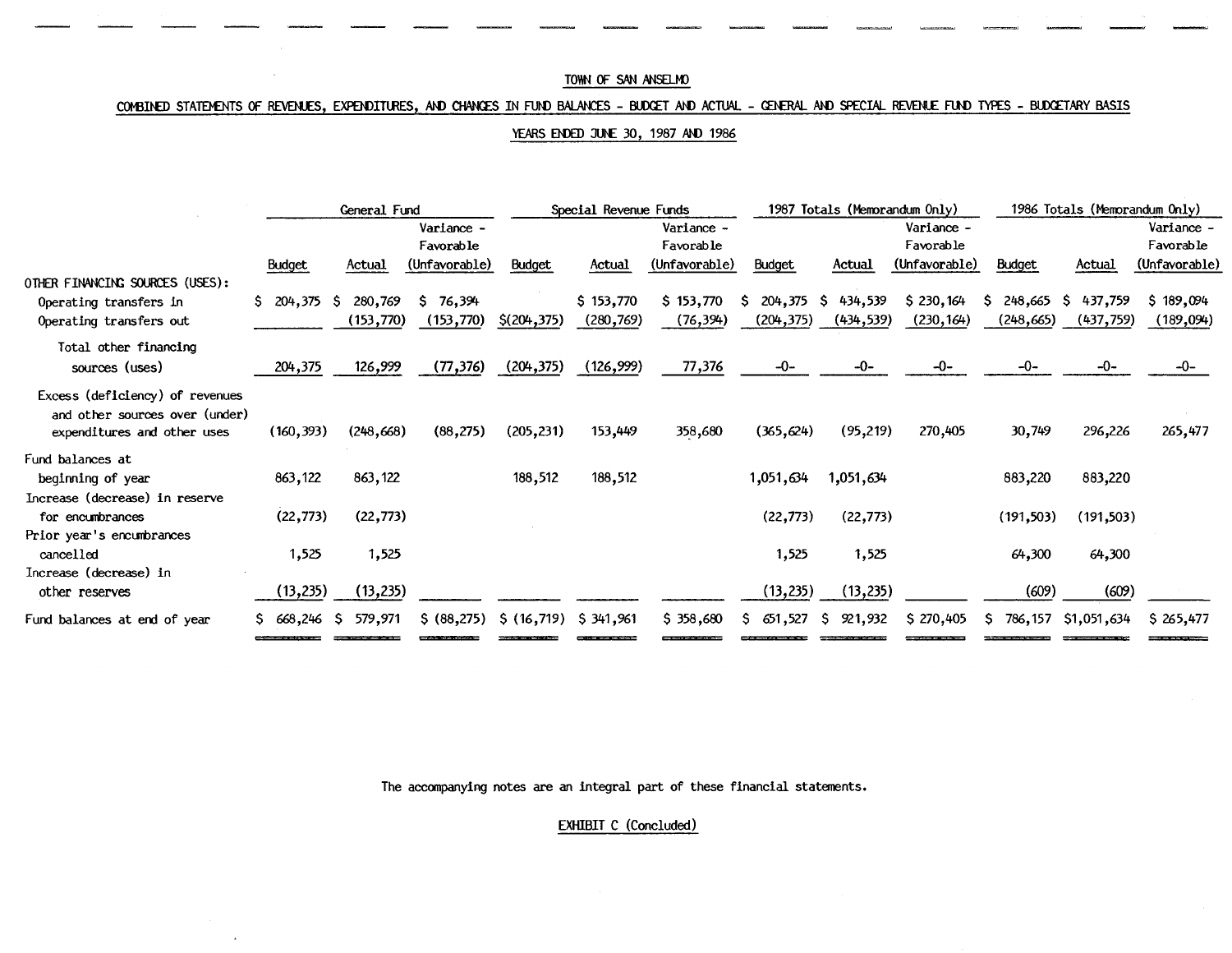# TOWN OF SAN ANSELMO STATEMENTS OF REVENUES, EXPENSES AND CHANGES IN RETAINED EARNINGS - PROPRIETARY FUND YEARS ENDED JUNE 30, 1987 AND 1986

|                                        |          | Proprietary Fund Type<br>Internal Service |
|----------------------------------------|----------|-------------------------------------------|
|                                        | 1987     | 1986                                      |
| Operating Revenues:                    |          |                                           |
| Use of money and property              | \$5,394  | \$8,150                                   |
| Operating Expenses:                    |          |                                           |
| Claim payments                         |          | 3,960                                     |
| Net income (loss)                      | 5,394    | 4,190                                     |
| Retained earnings at beginning of year | 13,304   | 9,114                                     |
| Retained earnings at end of year       | \$18,698 | \$13,304                                  |

The accompanying notes are an integral part of these financial statements.

EXHIBIT D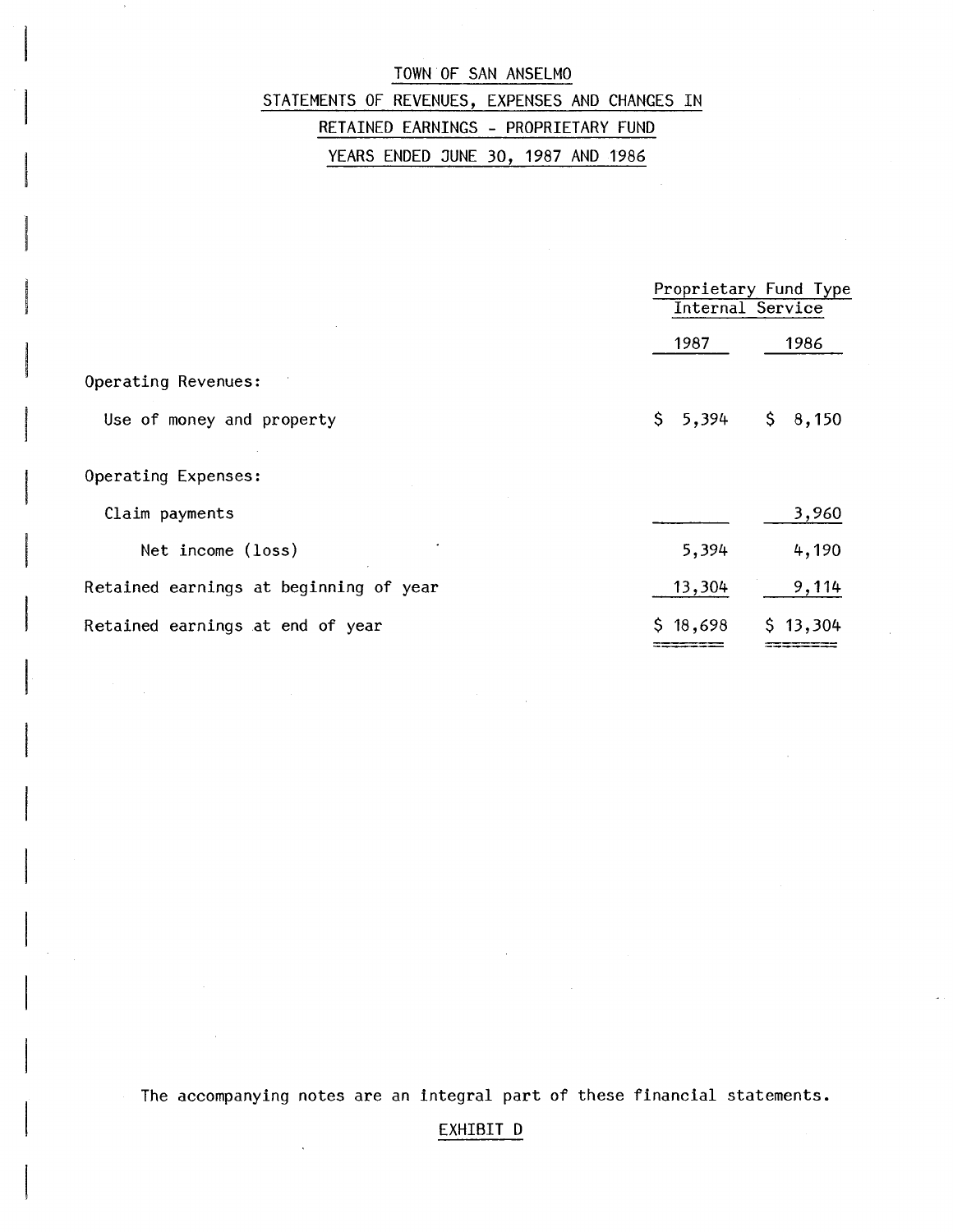# TOWN OF SAN ANSELMO STATEMENTS OF CHANGES IN FINANCIAL POSITION - PROPIETARY FUND YEARS ENDED JUNE 30, 1987 AND 1986

 $\bar{\alpha}$ 

|                                                  |           | Proprietary Fund Type<br>Internal Service |
|--------------------------------------------------|-----------|-------------------------------------------|
|                                                  | 1987      | 1986                                      |
| Funds provided (consumed) by operation:          |           |                                           |
| Net income (loss)<br>Decrease in accrued revenue | \$5,394   | \$.<br>4,190<br>1,489                     |
| Total cash provided (consumed) by operations     | 5,394     | 5,679                                     |
| Cash at beginning of year                        | 95,826    | 90,147                                    |
| Cash at end of year                              | \$101,220 | \$95,826                                  |

The accompanying notes are an integral part of these financial statements.

 $\mathcal{L}_{\mathcal{A}}$ 

 $\mathcal{A}^{\mathcal{A}}$ 

 $\mathcal{A}^{\mathcal{A}}$ 

 $\tau=1$ 

 $\sim$ 

EXHIBIT E  $\bar{z}$ 

 $\sim$   $\sim$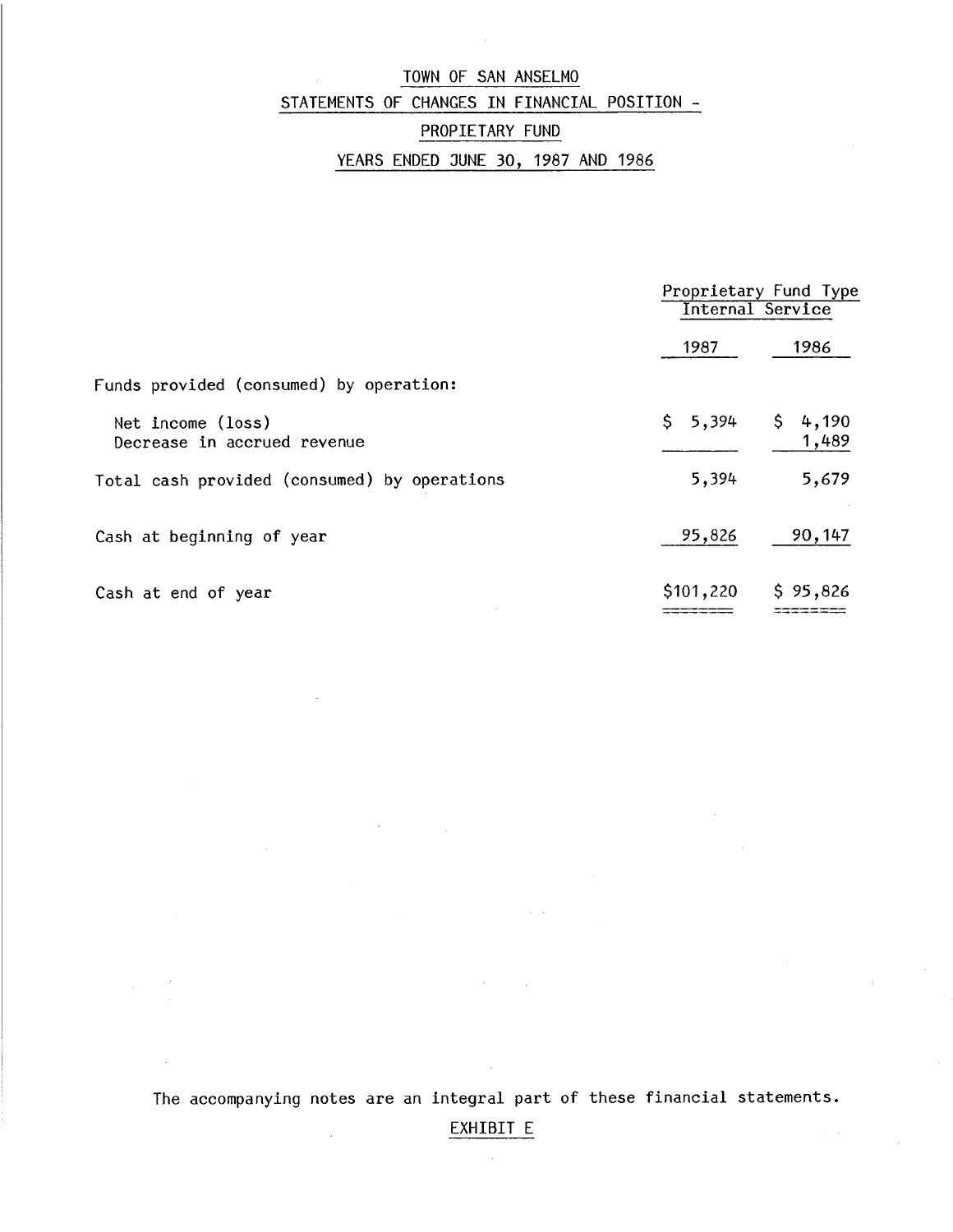#### NOTE 1 - SIGNIFICANT ACCOUNTING POLICIES:

# Basis of Presentation - Fund Accounting:

The accounts of the Town of San Anselmo (Town) are organized on the basis of funds and account groups, each of which is considered a separate accounting entity. The operations of each fund are accounted for with a separate set of self-balancing accounts that comprise its assets, liabilities, fund equity, revenues, and expenditures, or expenses, as appropriate. Government resources are allocated to and accounted for in individual funds based upon the purposes for which they are to be spent and the means by which spending activities are controlled. The various funds are grouped in the financial statements as follows:

### Governmental Funds:

General Fund - The General Fund is the general operating fund of the Town. It is used to account for all financial resources except those required to be accounted for in another fund.

Special Revenue Funds - Special Revenue Funds are used to account for the proceeds of specific revenue sources (other than special assessments), that are legally restricted to expenditures for specified purposes.

#### Proprietary Fund:

Internal Service Fund - The Internal Service fund is used to account for the financing of the Town's self-insurance activities provided by one department to other departments of the Town, on a cost-reimbursement basis.

#### Fiduciary Fund:

Agency Fund - The Agency Fund is used to account for assets held by the Town as an agent for individuals. Included in the Agency Fund at June 30, 1987 are the assets and equity for the employees deferred compensation plan, which amounted to \$390,577. The assets of the deferred compensation plan remain the property of the Town until paid or made available to participants.

### Account Groups:

General Fixed Assets Account Group - This group of accounts is established to account for recorded fixed assets of the Town.

General Long-Term Debt Account Group - This group of accounts is established to account for all long-term obligations, including insurance claim liabilities, capital leases and vested compensation of the Town.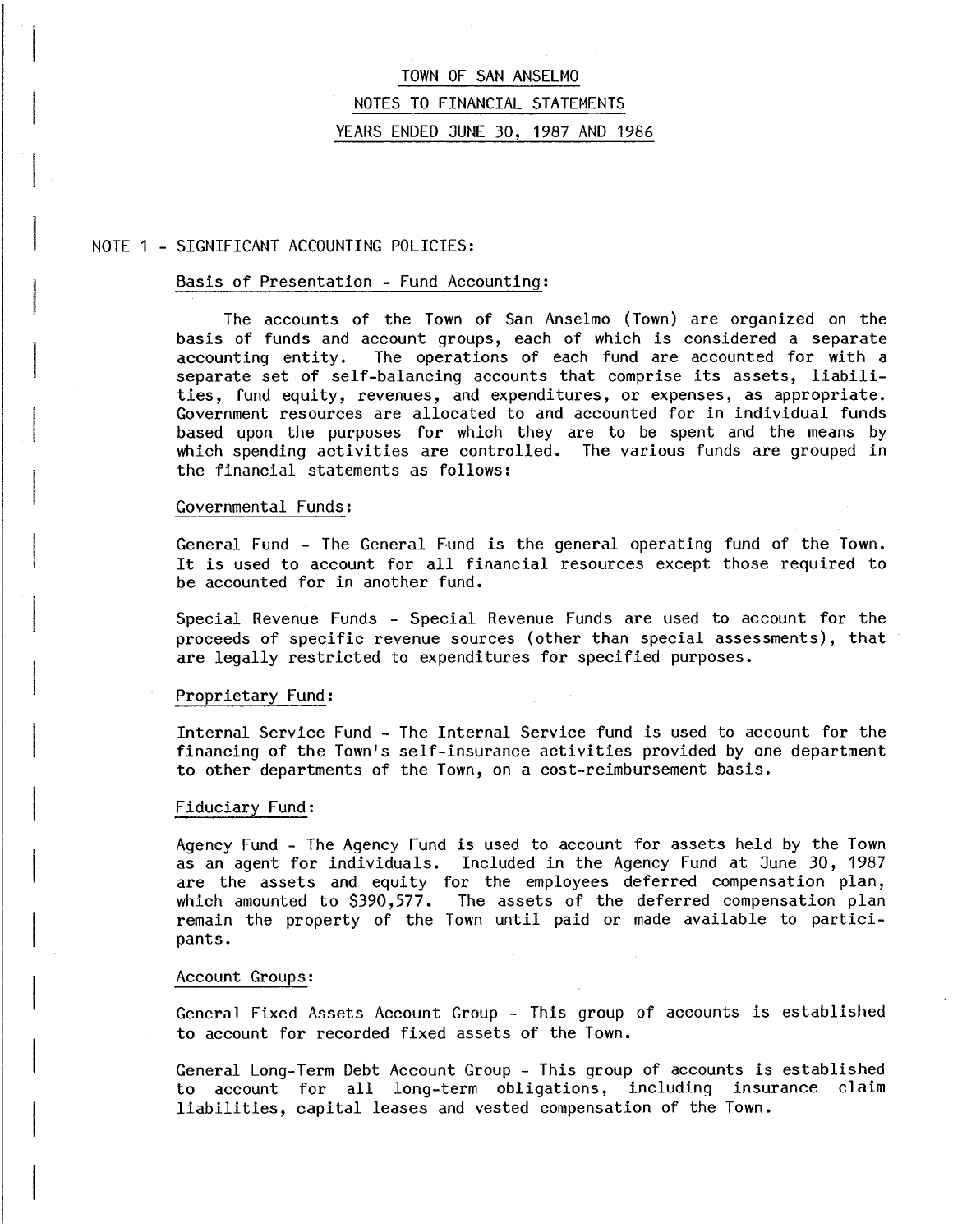# NOTE 1 - SIGNIFICANT ACCOUNTING POLICIES: (Continued)

### Modified Accrual Basis of Accounting:

The several funds of the Town are accounted for using the modified<br>accrual basis of accounting. Under the modified accrual basis of Under the modified accrual basis of accounting, revenues are recognized when they become both "measurable" and "available" to finance expenditures of the current period.

Expenditures are generally recognized under the modified accrual basis of accounting when the related liability is incurred. Exceptions to this general rule include: ( 1) accumulated unpaid vacation, sick pay, and other employee amounts which are not accrued in the general fund until currently payable; (2) inventories of materials and supplies which are considered expenditures when purchased; and (3) prepaid flood insurance which is considered an expenditure when purchased.

#### General Fixed Assets:

The Town inventoried its general fixed assets during the 1961-1962 fiscal year at values based principally on appraisals.

General fixed assets subsequently purchased have been recorded as expenditures in the general fund at the time of purchase. Such assets are capitalized at cost in the general fixed assets group of accounts except for certain improvements other than buildings, including roads, bridges, curbs and gutters, streets and sidewalks, drainage systems, and lighting systems. Gifts or contributions are recorded in general fixed assets at fair market value at the time received.

The Town's policy is to record as a fixed asset all land and any equipment of significant value having a utility which extends three years or longer.

No depreciation has been provided on general fixed assets.

A summary of changes in general fixed assets follow:

|                                                                             | Balance                                    | Balance            |                     |                                            |
|-----------------------------------------------------------------------------|--------------------------------------------|--------------------|---------------------|--------------------------------------------|
|                                                                             | July 1, 1986                               |                    | Additions Deletions | June 30, 1987                              |
| Land<br>Buildings and improvements<br>Equipment<br>Equipment-lease purchase | 750,511<br>2,764,642<br>636,523<br>107,048 | $$47,538$ \$61,932 |                     | 750,511<br>2,764,642<br>622,129<br>107,048 |
| Total                                                                       | \$4,258,724                                |                    |                     | $$47,538$ $$61,932$ $$4,244,330$           |
|                                                                             |                                            |                    |                     |                                            |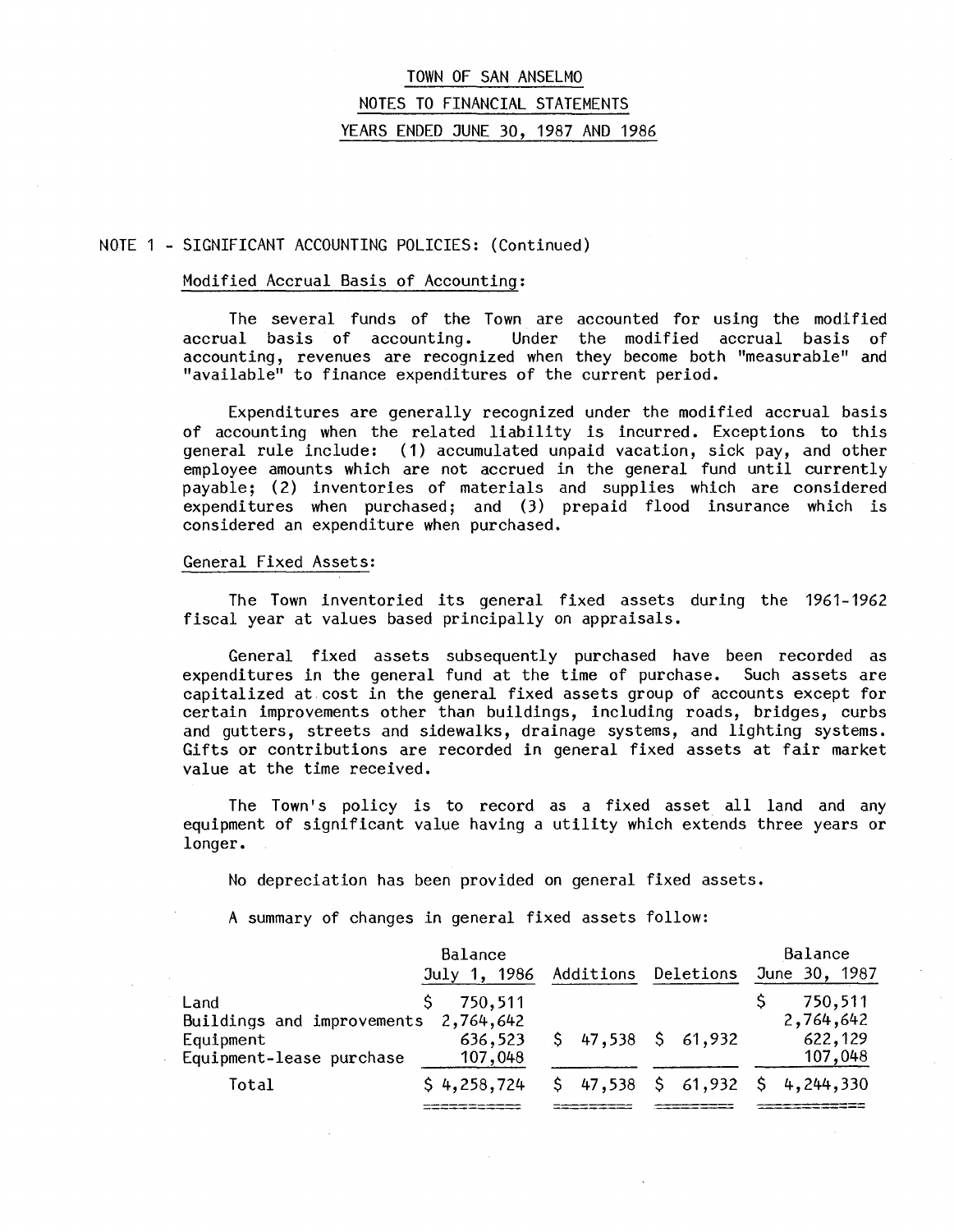# NOTE 1 - SIGNIFICANT ACCOUNTING POLICIES: (Continued)

# Retirement Plan:

Substantially all Town employees are members of the Public Employee's Retirement System, (PERS) administered by the State of California, to which<br>contributions are made by both the Town and employees. The total pension contributions are made by both the Town and employees. expense recognized by the Town for the fiscal years ended June 30, 1987 and 1986 were approximately \$211,055 and \$144,383 respectively. Town employees are entitled to an annual retirement benefit of from 1.092 to 2.5 percent of their average salary during their last year of employment times the number<br>of years PERS credited service. PERS also provides death and disability PERS also provides death and disability benefits.

Town employees are required to contribute approximately 7 percent of<br>their annual salary to PERS. The Town is required to contribute the The Town is required to contribute the remaining amounts necessary' to fund PERS, using actuarially determined contribution rates. The rates for the year ended June 30, 1987 were 10.373 percent for safety earnings and 10.370 percent for miscellaneous earnings.

The present value of accumulated plan benefits at June 30, 1986, the date of the most recent actuarial valuation, are summarized as follows:

| Current service benefits<br>Prior service benefits                    | \$4,665,556<br>332,540 |
|-----------------------------------------------------------------------|------------------------|
| Death and survivor benefits<br>Return of contributions to members     | 10,223                 |
| upon death or withdrawl                                               | 310,748                |
| Total actuarial liabilities<br>Less net assets available for benefits | 5,319,067<br>3,432,941 |
| Unfunded actuarial present value of<br>accumulated plan benefits      | \$1,886,126            |

Significant actuarial assumptions used in the valuation include (a) a rate of return on the investment of present and future assets of 8.5 percent and (b) an increase in total payroll of 5.75 percent annually.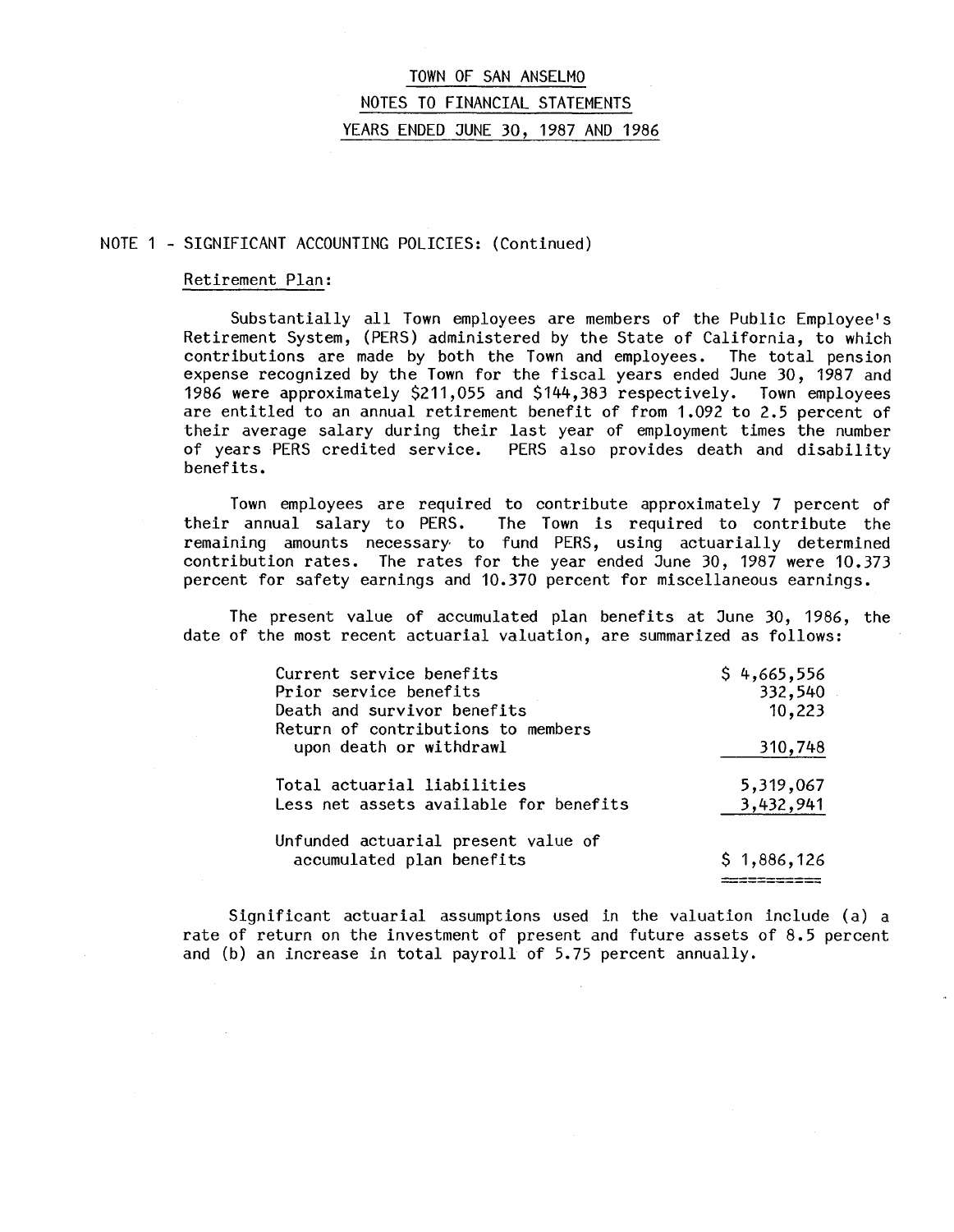# NOTE 1 - SIGNIFICANT ACCOUNTING POLICIES: (Continued)

### Total Columns on Combined Statements:

Total columns on the combined statements are captioned "Memorandum Only" to indicate that they are presented only to facilitate financial<br>analysis. Data in these columns does not present financial position. Data in these columns does not present financial position, results of operations, or changes in financial position in conformity with generally accepted accounting principles nor is such data comparable to a consolidation. Interfund eliminations have not been made in the aggregation of this data.

# NOTE 2 - PROJECT ASSESSMENT RECEIVABLES:

Project assessment receivables represents the balances due from property owners for the Laurel Avenue Reconstruction and the<br>Millbrae/Westgate/Cypress Reconstruction projects. These amounts are Millbrae/Westgate/Cypress Reconstruction projects. These amounts are secured by the related property and are collected via real property taxes. The amounts are due over a period of 10 years in equal semi-annual installments with interest charges on the unpaid balances at the rate of seven percent per annum. At their discretion, property owners may retire their obligations prematurely by paying off their respective remaining balances.

The amounts included under Project Assessment Receivables are fully reserved until they are paid or the current installments become due. At that time the related amounts are removed from the asset and reserve accounts and are recognized as revenue.

#### NOTE 3 - PREPAID FLOOD INSURANCE:

Prepaid flood insurance represents the unexpired portions of flood insurance at June 30, 1987 and 1986. The insured property consists of the City Hall, Library, and Fire Station buildings and contents.

# NOTE 4 - LEASE COMMITMENTS:

At June 30, 1987, the Town was obligated to make annual payments under lease purchase agreements of \$24,020. Annual payments, included in capital lease obligations, are due as follows:

1987-88 \$24,020

\$24,020 **===**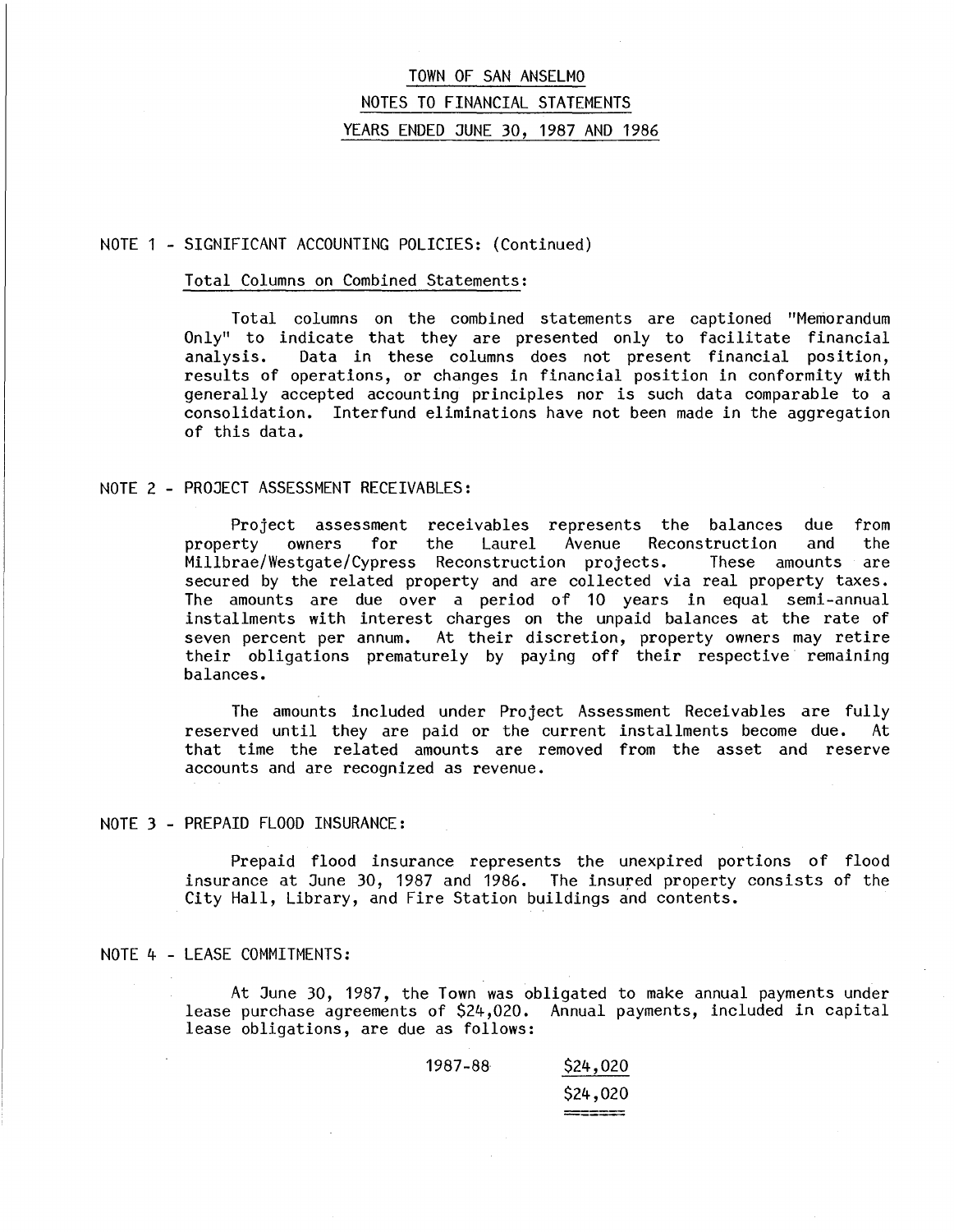# NOTE 5 - AGREEMENT WITH SLEEPY HOLLOW FIRE PROTECTION DISTRICT:

Effective July 1, 1980 the Town entered into an agreement with the Sleepy Hollow Fire Protection District under which the services of the Town's Fire Department are furnished the District. The agreement expires in twenty-five years and requires the District to pay 23% of the Town Fire Department's budgeted labor cost, including benefits and excluding CETA or like funding.

NOTE 6 - ROSS VALLEY FIRE SERVICE:

Effective July 1, 1982, the Town and the Town of Fairfax (Fairfax) entered into a Joint Powers Agreement creating the Ross Valley Fire Service<br>(RVFS). The RVFS is to provide fire protection. emergency medical and The RVFS is to provide fire protection, emergency medical and related services within the respective territories of Fairfax and the Town (including Sleepy Hollow, see Note 5).

Effective July 1, 1982, all personnel of the Fire Departments of Fairfax and the Town were transferred to RVFS. The Agreement requires that the town make monthly contributions to RVFS of \$93,032 and \$86,203 in 1987 and 1986, respectively.

NOTE 7 - BUDGET AND ACTUAL EXPENDITURE COMPARISON:

Commitments made by the Town of San Anselmo to make expenditures at a future date take the form of purchase orders or contracts. These commi tments are recorded as encumbrances, and are reported as reservations of fund balances since they do not represent expenditures or liabilities.

The Town adopts its budget as a means of controlling both expenditures and encumbrances. Therefore, the result of operations in comparison to the formally adopted budget (Exhibit C) includes both expenditures and encumbrances.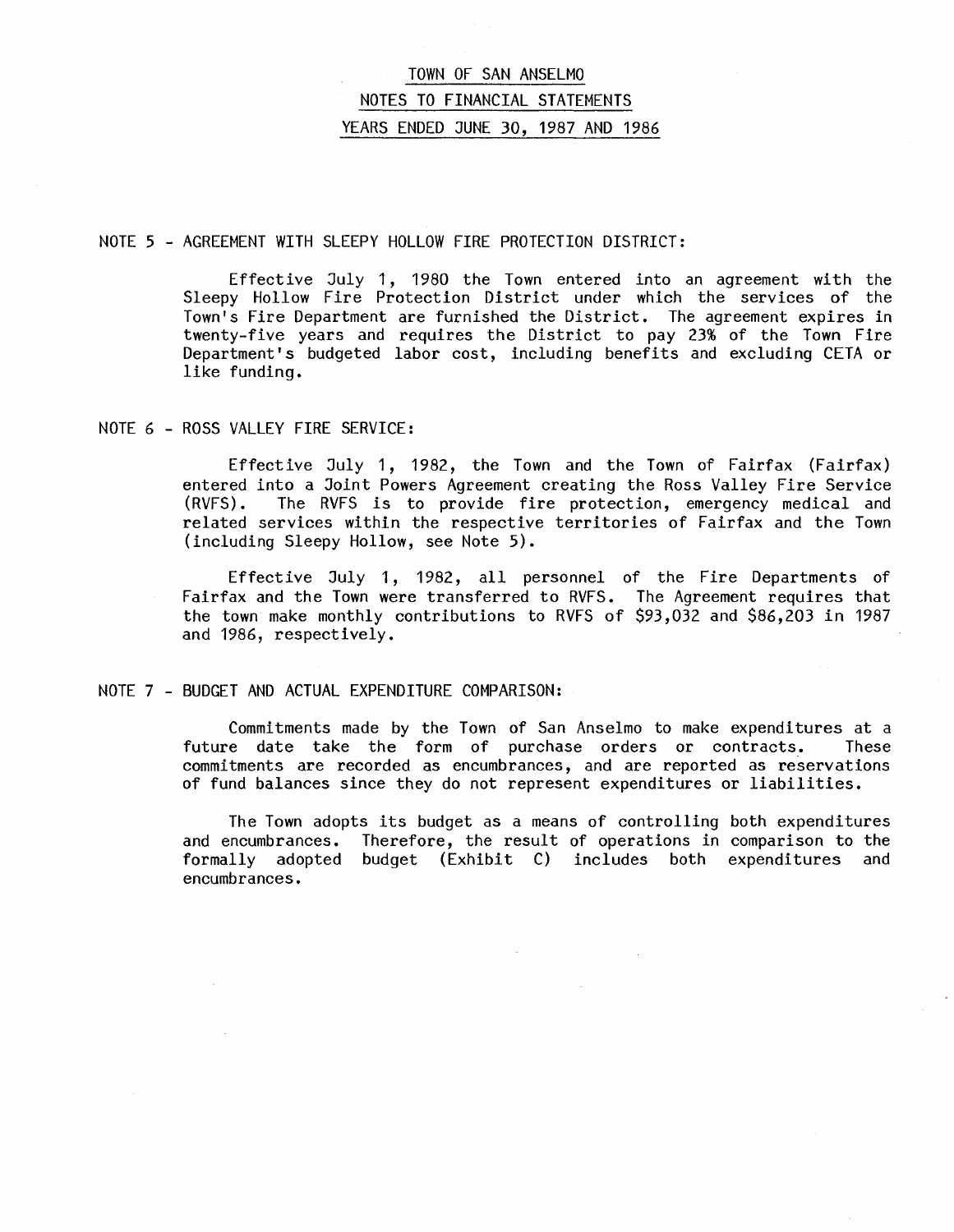# NOTE 7 - BUDGET AND ACTUAL EXPENDITURE COMPARISON: (Continued)

A reconciliation of total expenditures and encumbrances as shown in Exhibit C to total expenditures as shown in Exhibit B follows:

|                                              | General<br>Fund | Special<br>Revenue Funds | Total<br>(Memorandum<br>0nly) |
|----------------------------------------------|-----------------|--------------------------|-------------------------------|
| Expenditures and Encumbrances,<br>Exhibit C  | \$4,685,042     | \$209,937                | \$4,894,979                   |
| Encumbrances outstanding at<br>June 30, 1986 | 30,578          |                          | 30,578                        |
| Encumbrances cancelled                       | (1, 525)        |                          | (1, 525)                      |
| Encumbrances outstanding at<br>June 30, 1987 | (7, 805)        |                          | (7, 805)                      |
| Total expenditures,<br>Exhibit B             | \$4,706,290     | \$209,937                | \$4,916,227                   |

# NOTE 8 - GENERAL LONG-TERM DEBT:

 $\sim$ 

 $\sim$ 

 $\overline{a}$ 

The following is a summary of changes in long-term debt for the year ended June 30, 1987:

|                                 | Balance at<br>July 1, 1986 | Additions | Retirements | Balance at<br>June 30, 1987 |
|---------------------------------|----------------------------|-----------|-------------|-----------------------------|
| Capital lease<br>obligations    | \$52,284                   |           | \$28,264    | \$24,020                    |
| Compensated absences<br>payable | 91,744                     |           | 10,192      | 81,552                      |
| Insurance claims<br>payable     | 255,000                    | \$428,172 |             | 683,172                     |
|                                 | \$399,028                  | \$428,172 | \$38,456    | \$788,744                   |
|                                 |                            |           |             |                             |

 $\mathcal{L}$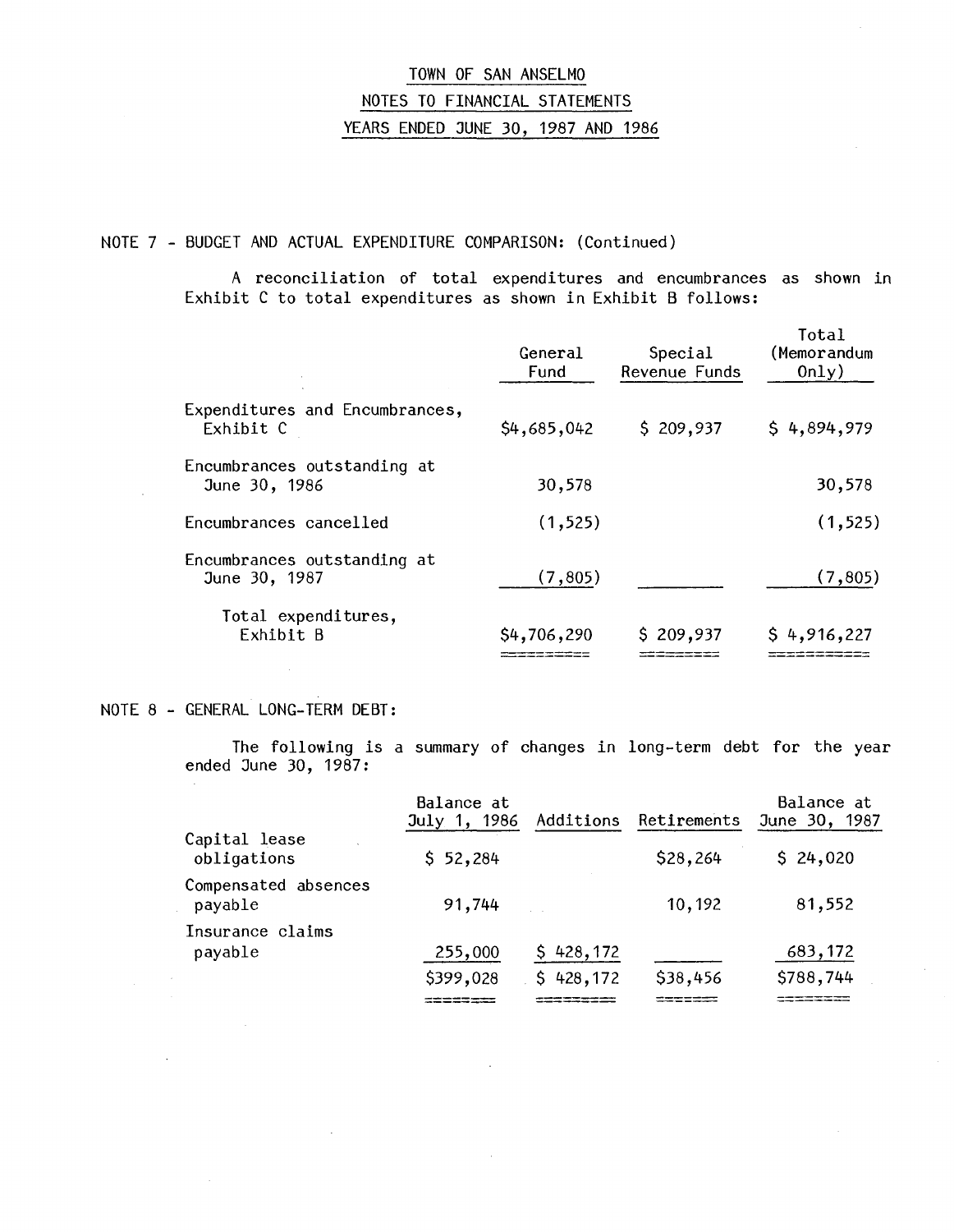# NOTE 9 - EXCESS OF EXPENDITURES OVER APPROPRIATIONS:

The following funds had an excess of actual expenditures and encumbrances over appropriations for the year ended June 30, 1987:

|                        | Excess    |
|------------------------|-----------|
| General fund           | \$260,841 |
| Isabel Cook renovation | 2,812     |
| Equipment replacement  | 43,407    |
| Open Space             | 691       |
| P.O.S.T.               | 8,559     |
| Calendars              | 4,129     |
| 1982 Flood             | 10,796    |

In most of the above funds sufficient revenue or operating transfers in was received to cover the excess expenditures.

#### NOTE 10 - DEFICIT FUND BALANCES:

I

**International** 

The 1986 Storm fund had a deficit fund balance of \$14,990 at June 30, 1986. This deficit was recovered through storm relief grants.

The 1982 Flood fund had a deficit fund balance of \$10,796 at June 30,<br>1987. This deficit is expected to be recovered through future operating This deficit is expected to be recovered through future operating transfers from the General Fund.

#### NOTE 11 - DEFERRED COMPENSATION PLAN:

The Town offers its employees a deferred compensation plan created in accordance with Internal Revenue Code Section 457. The plan, available to all Town employees, permits them to defer a portion of their salary until future years. The deferred compensation is not available to employees until termination, retirement, death, or unforeseeable emergency.

All amounts of compensation deferred under the plan, all property and rights purchased with those amounts, and all income attributable to those amounts, property, or rights are (until paid or made available to the employee or other beneficiary) solely the property and rights of the Town (without being restricted to the provisions of benefits under the plan), subject only to the claims of the Town's general creditors. Participants' rights under the plan are equal to those of general creditors of the Town in an amount equal to the fair market value of the deferred account for each participant.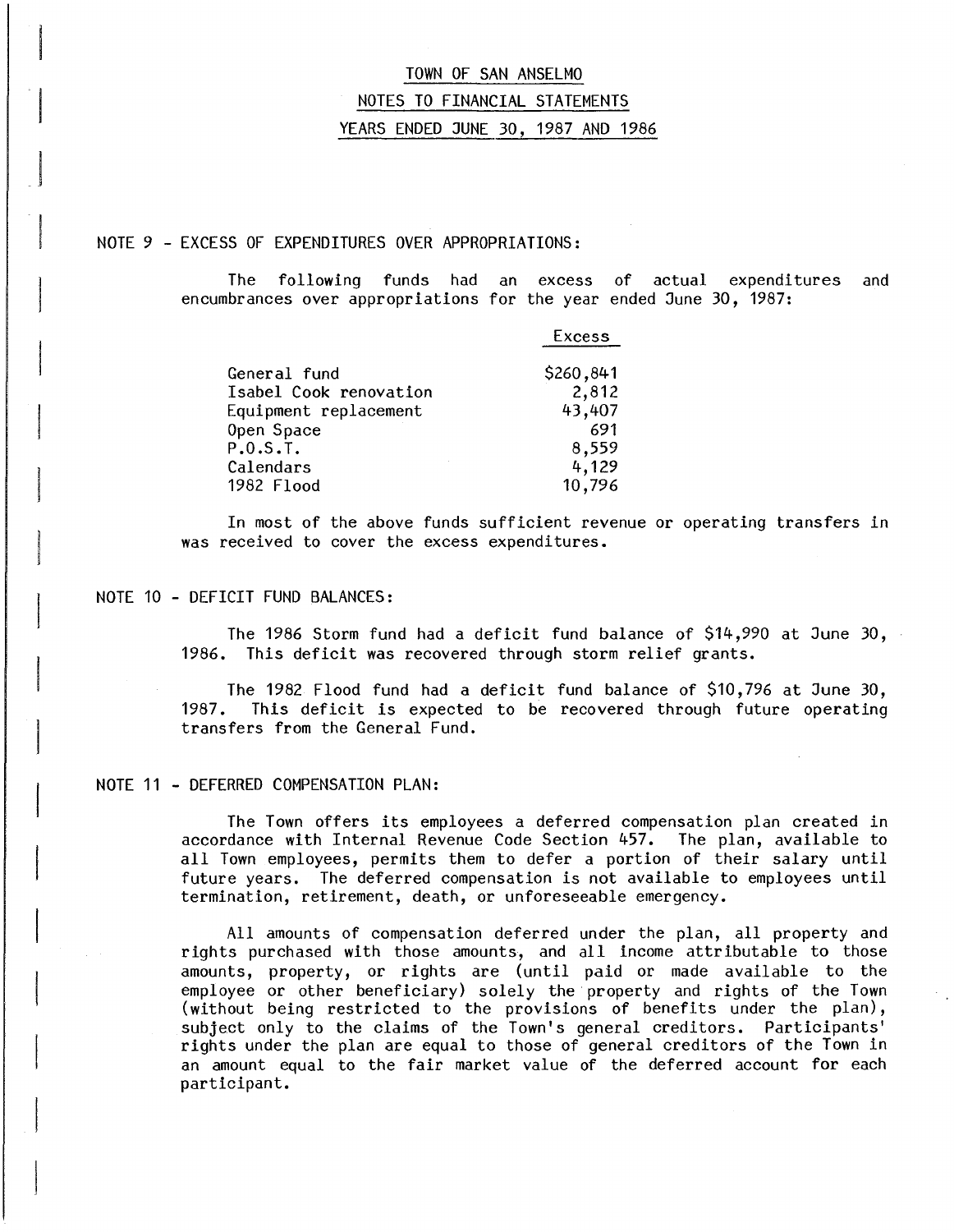# NOTE **11** - DEFERRED COMPENSATION PLAN: (Continued)

It is the opinion of the Town's legal counsel that the Town has no liability for losses under the plan but does have the duty of due care that would be required of an ordinary prudent investor. The Town believes that it is unlikely that it will use the assets to satisfy the claims of general creditors in the future.

#### NOTE 12 - INSURANCE DEFICIT PAYABLE:

The insurance deficit represents an estimate of the Town's liability to an entity which provides liability and workers' compensation insurance coverage under a joint powers agreement between several Marin County municipalities. This estimate is based on information supplied by the insurance agent, and represents the excess of claims and judgements (both claimed and unclaimed) over the Town's share of resources available to the insurance entity.

Per the most recent actuarial estimate of unpaid claims, the liability is estimated to be \$560,752 and \$122,420 as of June 30, 1986 for liability insurance and excess workers compensation coverage respectively.

This deficit is expected to be repaid through additions to the annual premium charged to the Town for insurance coverage. The related insurance expense will be recognized in the general fund during the periods that the premiums are charged.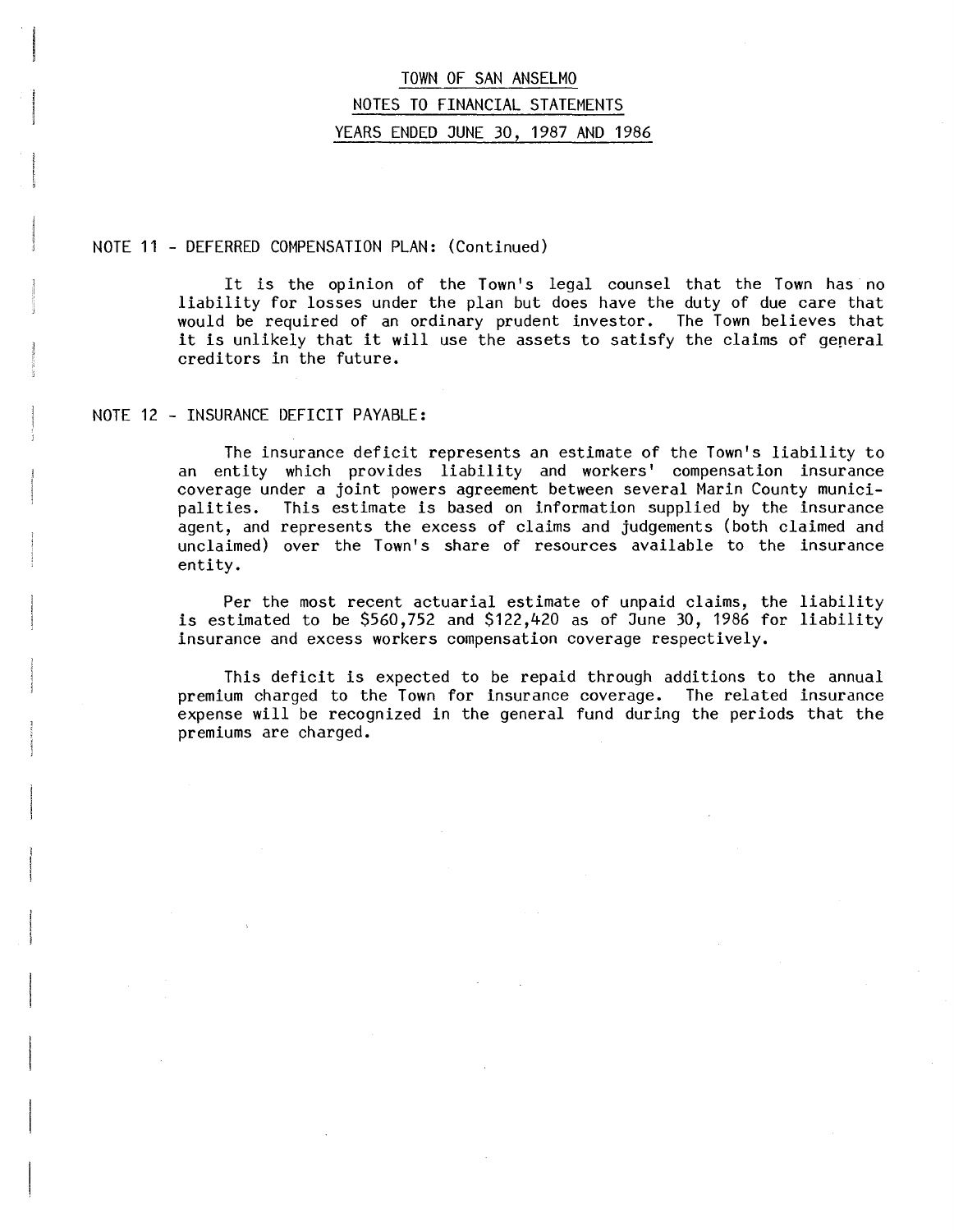# TOWN OF SAN ANSELMO GENERAL FUND BALANCE SHEETS

YEARS ENDED JUNE 30, 1987 AND 1986

**International Property** 

 $\sim$ 

|                                                                                                                                                                                                    | 1987                                                              | 1986                                                            |
|----------------------------------------------------------------------------------------------------------------------------------------------------------------------------------------------------|-------------------------------------------------------------------|-----------------------------------------------------------------|
| <b>ASSETS</b>                                                                                                                                                                                      |                                                                   |                                                                 |
| Cash and investments<br>Accounts receivable and accrued revenue<br>Due from other funds<br>Project assessment receivables (Note 2)<br>Prepaid flood insurance (Note 3)<br>Restricted assets - cash | 365,981<br>\$.<br>192,269<br>10,796<br>44,428<br>11,187<br>76,626 | 597,882<br>S.<br>211,605<br>68,940<br>50,986<br>17,864<br>6,611 |
| Total Assets                                                                                                                                                                                       | 701,287<br>S                                                      | 953,888                                                         |
| LIABILITIES                                                                                                                                                                                        |                                                                   |                                                                 |
| Accounts payable<br>Payable from restricted assets:                                                                                                                                                | \$<br>44,690                                                      | \$<br>84,155                                                    |
| Deposits                                                                                                                                                                                           | 76,626                                                            | 6,611                                                           |
| Total liabilities                                                                                                                                                                                  | 121,316                                                           | 90,766                                                          |
| FUND EQUITY                                                                                                                                                                                        |                                                                   |                                                                 |
| Fund balance:<br>Reserved for:<br>Encumbrances<br>Project assessment receivables (Note 2)<br>Prepaid flood insurance (Note 3)<br>Imprest funds<br>Unreserved:<br>Undesignated                      | 7,805<br>44,428<br>11,187<br>215<br>516,336                       | 30,578<br>50,986<br>17,864<br>215<br>763,479                    |
|                                                                                                                                                                                                    |                                                                   |                                                                 |
| Total fund equity                                                                                                                                                                                  | 579,971                                                           | 863,122                                                         |
| Total liabilities and fund equity                                                                                                                                                                  | 701,287<br>========                                               | 953,888<br>S<br>==========                                      |

The accompanying notes are an integral part of these financial statements.

 $\sim 10^{-11}$ 

 $\sim 10$ 

 $\mathcal{A}$ 

# EXHIBIT F

 $\bar{z}$ 

 $\bar{z}$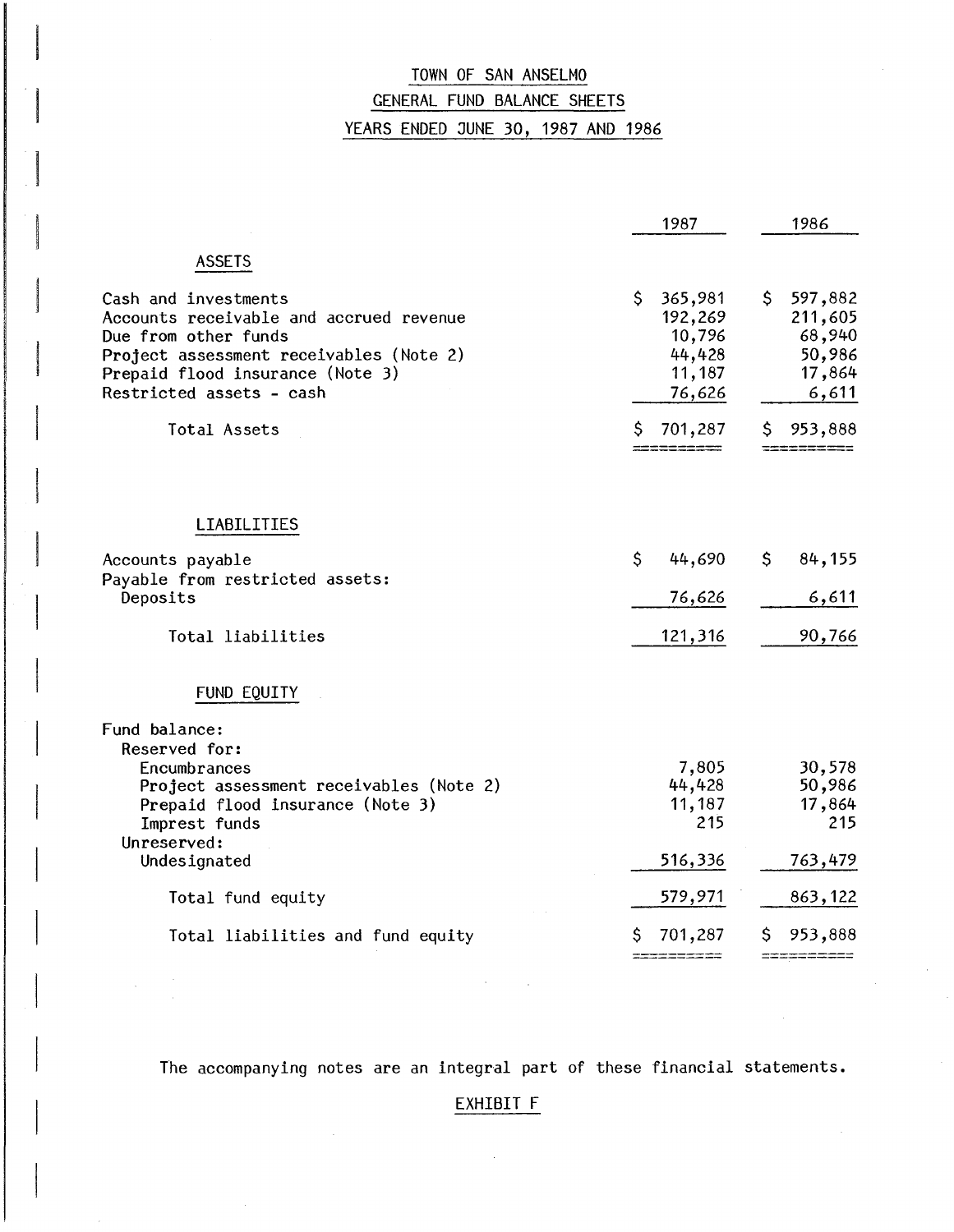# GENERAL FUND

# STATEMENTS OF REVENUES, EXPENDITURES AND CHANGES IN

# FUND BALANCES - BUDGET AND ACTUAL - BUDGETARY BASIS

# YEARS ENDED JUNE 30, 1987 AND 1986

|                                       |             | 1987        |                                          | 1986        |             |                                          |  |  |  |
|---------------------------------------|-------------|-------------|------------------------------------------|-------------|-------------|------------------------------------------|--|--|--|
|                                       | Budget      | Actual      | Variance -<br>Favorable<br>(Unfavorable) | Budget      | Actual      | Variance -<br>Favorable<br>(Unfavorable) |  |  |  |
| <b>REVENUES:</b>                      |             |             |                                          |             |             |                                          |  |  |  |
| Taxes                                 | \$2,855,450 | \$2,849,305 | S.<br>(6, 145)                           | \$2,566,195 | \$2,542,136 | S<br>(24, 059)                           |  |  |  |
| Licenses and permits                  | 186,500     | 189,937     | 3,437                                    | 268,400     | 306,428     | 38,028                                   |  |  |  |
| Fines, fortfeitures and penalties     | 163,900     | 145,018     | (18, 882)                                | 172,100     | 169,949     | (2, 151)                                 |  |  |  |
| Use of money and property             | 31,730      | 11,694      | (20, 036)                                | 33,450      | 12,502      | (20, 948)                                |  |  |  |
| Intergovernmental agencies            | 403,546     | 610,194     | 206,648                                  | 386,566     | 601,706     | 215,140                                  |  |  |  |
| Charges for current services          | 400,307     | 439,037     | 38,730                                   | 296,535     | 340,990     | 44,455                                   |  |  |  |
| Other revenues                        | 18,000      | 64,190      | 46,190                                   | 30,000      | 77,277      | 47,277                                   |  |  |  |
| Total revenues                        | 4,059,433   | 4,309,375   | 249,942                                  | 3,753,246   | 4,050,988   | 297,742                                  |  |  |  |
| EXPENDITURES AND ENCUMBRANCES:        |             |             |                                          |             |             |                                          |  |  |  |
| General government                    | 764,485     | 833,927     | (69, 442)                                | 624,924     | 718,495     | (93, 571)                                |  |  |  |
| Public safety                         | 2,256,675   | 2,232,429   | 24,246                                   | 2,110,789   | 2,089,252   | 21,537                                   |  |  |  |
| Public works                          | 905,771     | 1,023,955   | (118, 184)                               | 794,662     | 738,393     | 56,269                                   |  |  |  |
| Planning                              | 75,065      | 70,717      | 4,348                                    | 62,126      | 67,742      | (5,616)                                  |  |  |  |
| Library                               | 214,305     | 209,110     | 5,195                                    | 191,360     | 193,150     | (1,790)                                  |  |  |  |
| Parks and recreation                  | 207,900     | 314,904     | (107,004)                                | 197,269     | 188,359     | 8,910                                    |  |  |  |
| Reserve for contingencies             |             |             |                                          | 10,000      |             | 10,000                                   |  |  |  |
| Total expenditures and                |             |             |                                          |             |             |                                          |  |  |  |
| encumbrances                          | 4,424,201   | 4,685,042   | (260, 841)                               | 3,991,130   | 3,995,391   | (4,261)                                  |  |  |  |
| Excess (deficiency) of revenues over  |             |             |                                          |             |             |                                          |  |  |  |
| (under) expenditures and encumbrances |             |             |                                          |             |             |                                          |  |  |  |
| before operating transfers            | (364, 768)  | (375, 667)  | (10, 899)                                | (237, 884)  | 55,597      | 293,481                                  |  |  |  |

The accompanying notes are an integral part of these financial statements.

EXHIBIT G (Continued)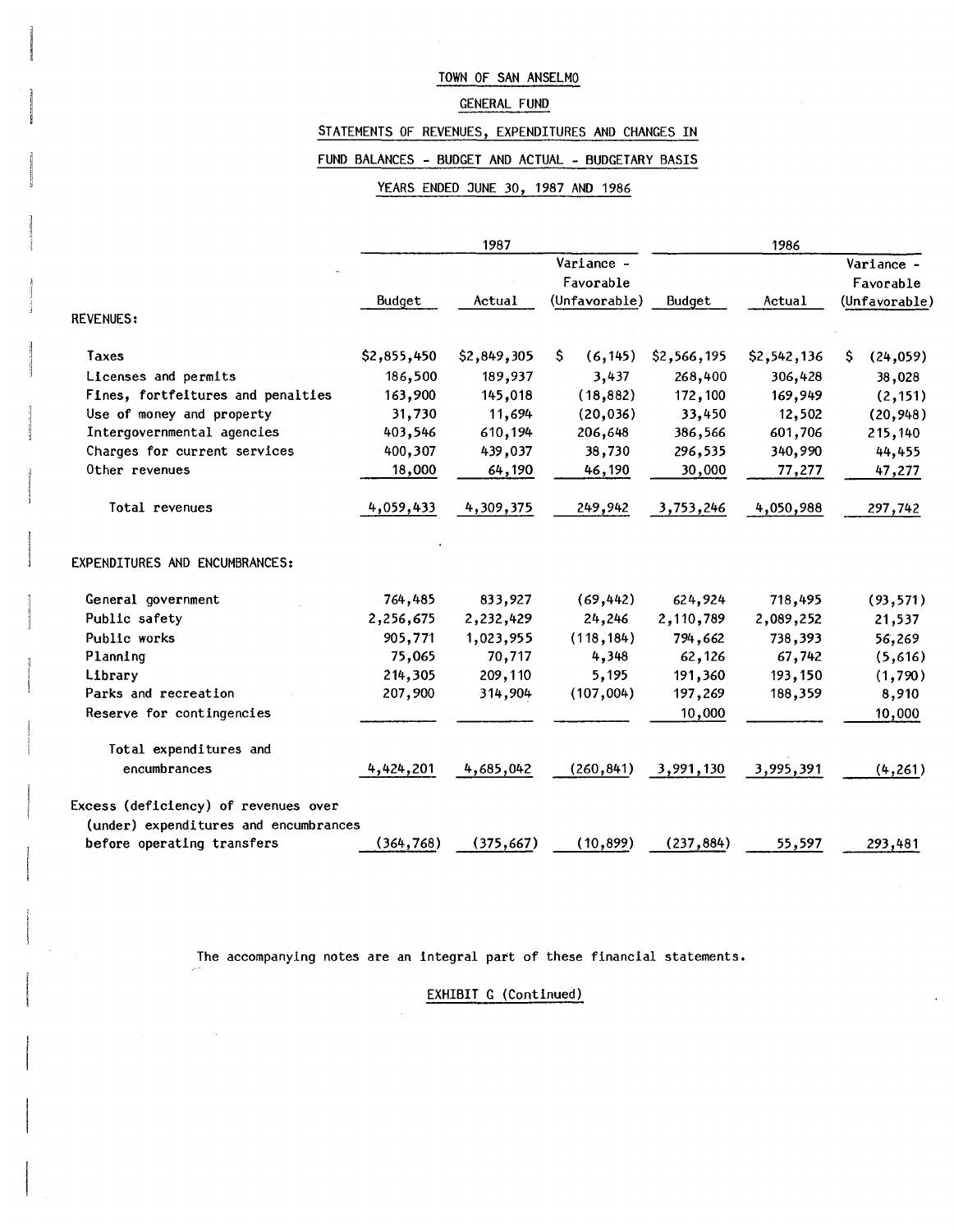$\bar{z}$ 

# GENERAL FUND

STATEMENTS OF REVENUES, EXPENDITURES AND CHANGES IN

FUND BALANCES - BUDGET AND ACTUAL - BUDGETARY BASIS

YEARS ENDED JUNE 30, 1987 AND 1986

|                                                                   |                      | 1987                        |                                          |                         | 1986                         |                                          |  |
|-------------------------------------------------------------------|----------------------|-----------------------------|------------------------------------------|-------------------------|------------------------------|------------------------------------------|--|
| OTHER FINANCING SOURCES (USES):                                   | Budget               | Actual                      | Variance -<br>Favorable<br>(Unfavorable) | Budget                  | Actual                       | Variance -<br>Favorable<br>(Unfavorable) |  |
|                                                                   |                      |                             |                                          |                         |                              |                                          |  |
| Operating transfers in<br>Operating transfers out                 | S<br>204,375         | 280,769<br>S.<br>(153, 770) | S.<br>76,394<br>(153, 770)               | S.<br>248,665           | 349,600<br>S.<br>(88, 159)   | S<br>100,935<br>(88, 159)                |  |
| Total other financing                                             |                      |                             |                                          |                         |                              |                                          |  |
| sources (uses)                                                    | 204,375              | 126,999                     | (77,376)                                 | 248,665                 | 261,441                      | 12,776                                   |  |
| Excess (deficiency) of revenues<br>and other sources over (under) |                      |                             |                                          |                         |                              |                                          |  |
| expenditures and other uses                                       | (160, 393)           | (248, 668)                  | (88, 275)                                | 10,781                  | 317,038                      | 306,257                                  |  |
| Fund balances at beginning of year                                | 863,122              | 863,122                     |                                          | 673,896                 | 673,896                      |                                          |  |
| Increase (decrease) in reserve for<br>encumbrances                | (22, 773)            | (22, 773)                   |                                          | (191, 503)              | (191, 503)                   |                                          |  |
| Prior year's encumbrances cancelled                               | 1,525                | 1,525                       |                                          | 64,300                  | 64,300                       |                                          |  |
| Increase (decrease) in other reserves                             | (13, 235)            | (13, 235)                   |                                          | (609)                   | (609)                        |                                          |  |
| Fund balances at end of year                                      | 668,246<br>========= | 579,971<br>S.<br>2003222223 | (88, 275)<br>S.<br>523330002             | 556,865<br>s<br>======= | 863, 122<br>S.<br>5000CC90G3 | 306,257<br>seesseec                      |  |

The accompanying notes are an integral part of these financial statements.

EXHIBIT G (Concluded)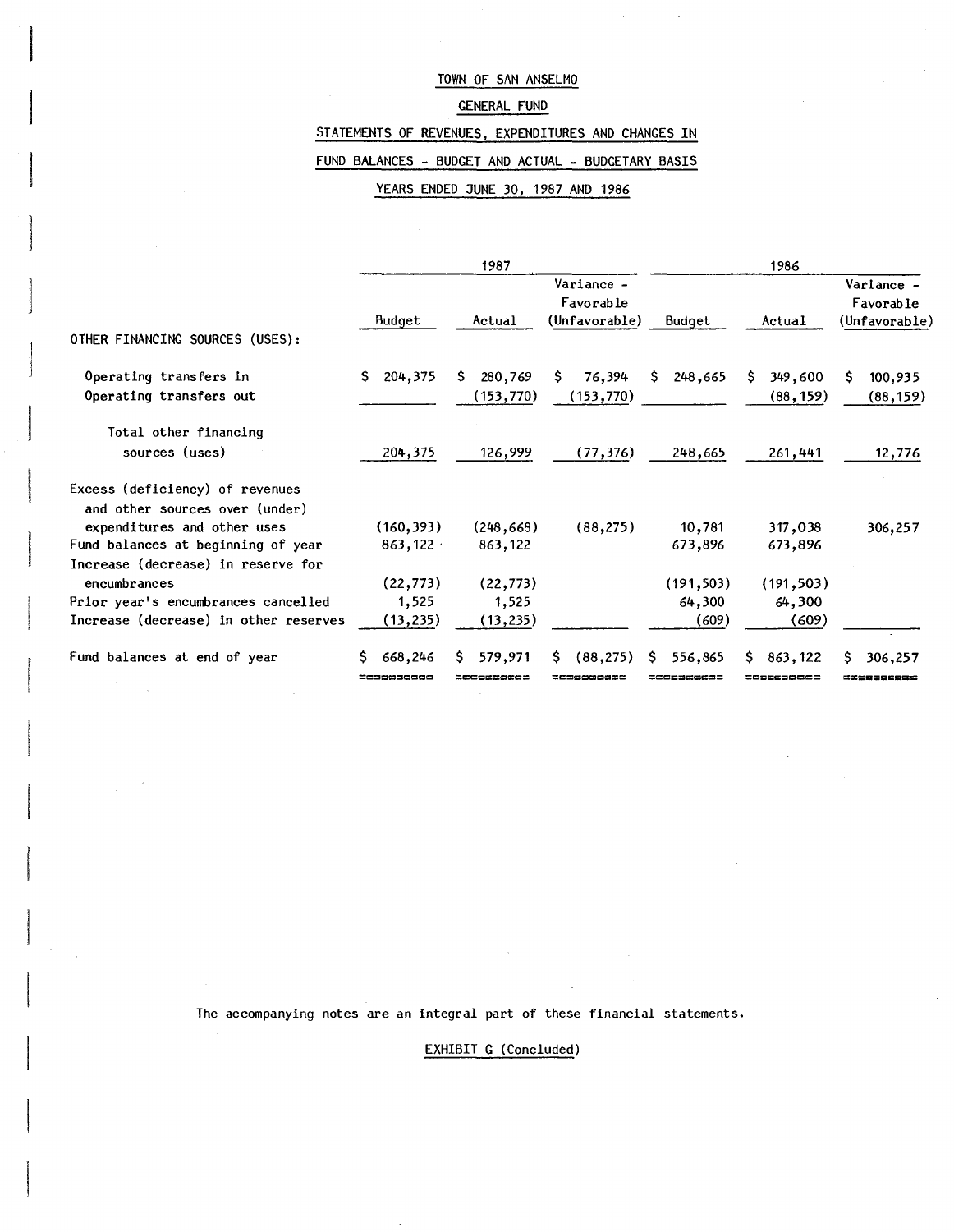# SPECIAL REVENUE FUNDS

# COMBINING BALANCE SHEETS

# JUNE 30, 1987

# (With Comparative Totals For June 30, 1986)

|                                                             |         |                               |                              |                                |                          |                           |                      |         |           |                    |                      | Totals                      |                                                                      |
|-------------------------------------------------------------|---------|-------------------------------|------------------------------|--------------------------------|--------------------------|---------------------------|----------------------|---------|-----------|--------------------|----------------------|-----------------------------|----------------------------------------------------------------------|
| <b>ASSETS</b>                                               | Gas Tax | Federal<br>Revenue<br>Sharing | Isabel<br>Cook<br>Renovation | Capital<br>Recons-<br>truction | Equipment<br>Replacement | 0 <sub>pen</sub><br>Space | P.0.S.T.             | Library | Calendars | 1982<br>Flood      | 1986<br>Storm        | June 30,<br>1987            | June 30,<br>1986                                                     |
| Cash and investments<br>Accrued revenue                     |         |                               | \$27,058<br>925              |                                | \$23,808                 | \$1,233                   | \$12,945             |         |           |                    | \$288,327            | \$353,371<br>925            | \$194,802<br>85,567                                                  |
| Total assets                                                | $-0-$   | $-0-$                         | \$27,983                     | $-0-$                          | \$23,808                 | \$1,233                   | \$12,945             | $-0-$   | $-0-$     | $-0-$              | \$288,327            | \$354,296                   | \$280,369                                                            |
| <b>LIABILITIES</b>                                          |         |                               |                              |                                |                          |                           |                      |         |           |                    |                      |                             |                                                                      |
| Accounts payable<br>Due to other funds<br>Total liabilities |         |                               | \$<br>246<br>246             |                                | \$<br>127<br>127         |                           |                      |         |           | \$10,796<br>10,796 | \$1,166<br>1,166     | \$1,539<br>10,796<br>12,335 | \$22,917<br>68,940<br>91,857                                         |
| FUND EQUITY (DEFICIT)                                       |         |                               |                              |                                |                          |                           |                      |         |           |                    |                      |                             |                                                                      |
| Fund balance - undesignated                                 | $-0-$   | $-0-$                         | 27,737<br>\$27,983           | $-0-$                          | 23,681<br>\$23,808       | \$1,233<br>\$1,233        | \$12,945<br>\$12,945 | $-0-$   | $-0-$     | (10, 796)<br>$-0-$ | 287,161<br>\$288,327 | 341,961<br>\$354,296        | 188,512<br>\$280,369<br><b><i><u>CONTRACTORS COMMUNISTIC</u></i></b> |

The accompanying notes are an integral part of these financial statements.

 $\sim$ 

# EXHIBIT H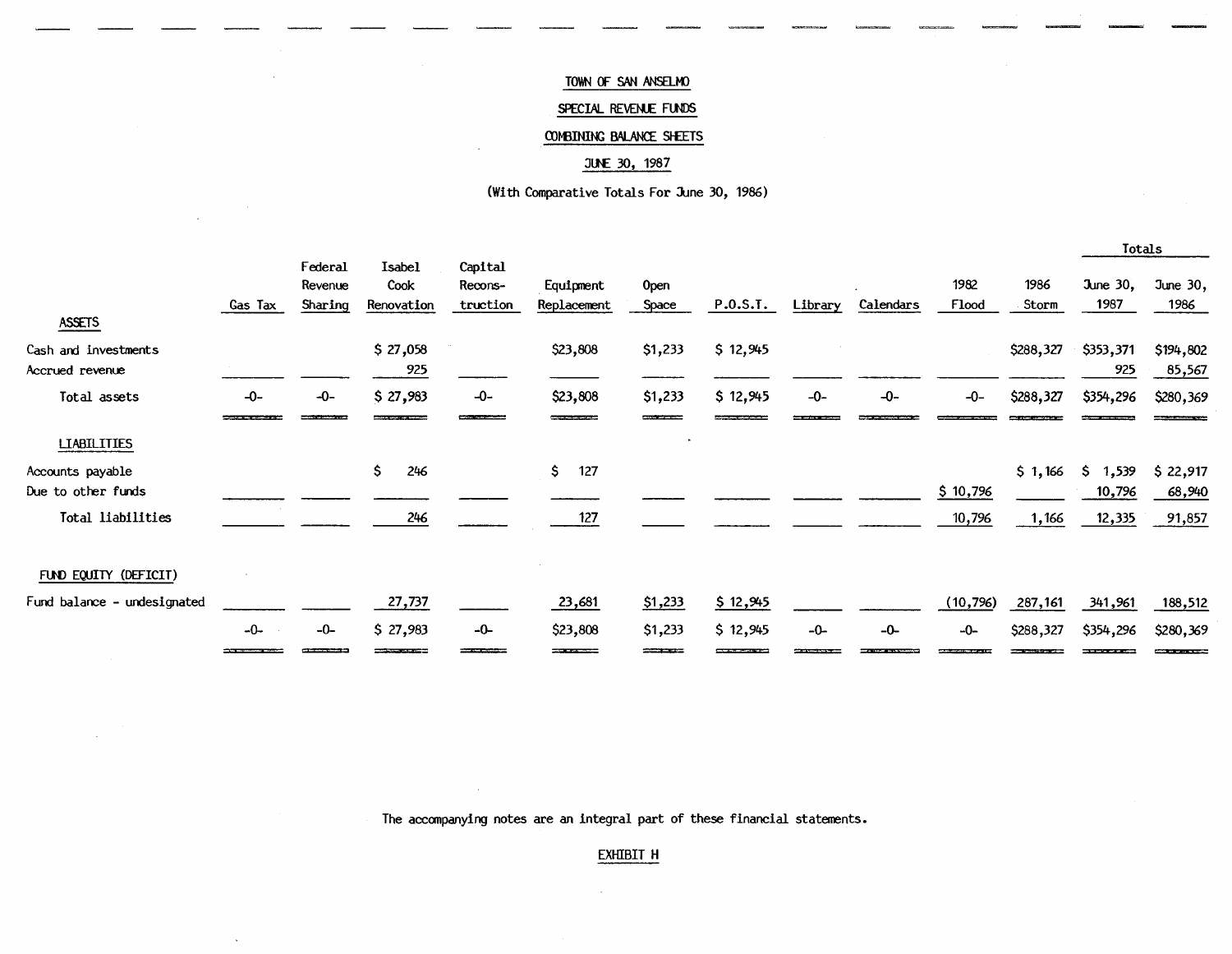# SPECIAL REVENLE FUNDS

# COMBINING STATEMENT OF REVENUES, EXPENDITURES AND CHANGES IN FUND BALANCES - BUDGETARY BASIS

#### YEAR ENDED JUNE 30, 1987

 $\sim$ 

 $\sim 10$ 

(With Comparative Totals For June 30, 1986)

|                                                              |           |                               |                              |                                |                          |               |          |         |           |               |               | Totals           |                         |
|--------------------------------------------------------------|-----------|-------------------------------|------------------------------|--------------------------------|--------------------------|---------------|----------|---------|-----------|---------------|---------------|------------------|-------------------------|
|                                                              | Gas Tax   | Federal<br>Revenue<br>Sharing | Isabel<br>Cook<br>Renovation | Capital<br>Recons-<br>truction | Equipment<br>Replacement | Open<br>Space | P.0.5.T. | Library | Calendars | 1982<br>Flood | 1986<br>Storm | June 30,<br>1987 | <b>June 30,</b><br>1986 |
| REVENUES:<br>Use of money and property                       |           | \$.<br>621                    | \$55,024                     |                                | $S -$<br>3,063           | \$.<br>33     | 783<br>S |         |           |               |               | \$59,524         | \$64,192                |
| Intergovernmental agencies<br>Other revenues                 | \$181,431 | 14,448                        |                              |                                |                          |               | 4,509    |         |           |               | \$230,473     | 430,861          | 326,110<br>21,473       |
| Total revenues                                               | 181,431   | 15,069                        | 55,024                       |                                | 3,063                    | 33            | 5,292    |         |           |               | 230,473       | 490,385          | 411,775                 |
| EXPENDITURES:                                                |           |                               |                              |                                |                          |               |          |         |           |               |               |                  |                         |
| General government                                           |           |                               | 60,263                       |                                |                          | 691           |          |         | \$4,129   |               |               | 65,083           | 51,866                  |
| Public safety                                                |           |                               |                              |                                | 23,062                   |               | 8,559    |         |           |               |               | 31,621           | 14,580                  |
| Public works                                                 |           |                               |                              |                                | 20,345                   |               |          |         |           |               |               | 20,345           | 19,270                  |
| Library                                                      |           |                               |                              |                                |                          |               |          |         |           |               |               |                  | 4,440                   |
| Parks and recreation                                         |           |                               |                              |                                |                          |               |          |         |           |               |               |                  |                         |
| Storm                                                        |           |                               |                              |                                |                          |               |          |         |           | \$.<br>10,796 | 82,092        | 92,888           | 80,990                  |
| Total expenditures                                           |           |                               | 60,263                       |                                | 43,407                   | 691           | 8,559    |         | 4,129     | 10,796        | 82,092        | 209,937          | 171,146                 |
| Excess (deficiency) of revenues<br>over (under) expenditures |           |                               |                              |                                |                          |               |          |         |           |               |               |                  |                         |
| before operating transfers                                   | 181,431   | 15,069                        | (5, 239)                     |                                | (40, 344)                | (658)         | (3,267)  |         | (4, 129)  | (10, 796)     | 148,381       | 280,448          | 240,629                 |

The accanpanying notes are an integral part of these financial statements.

EXHIBIT I (Continued)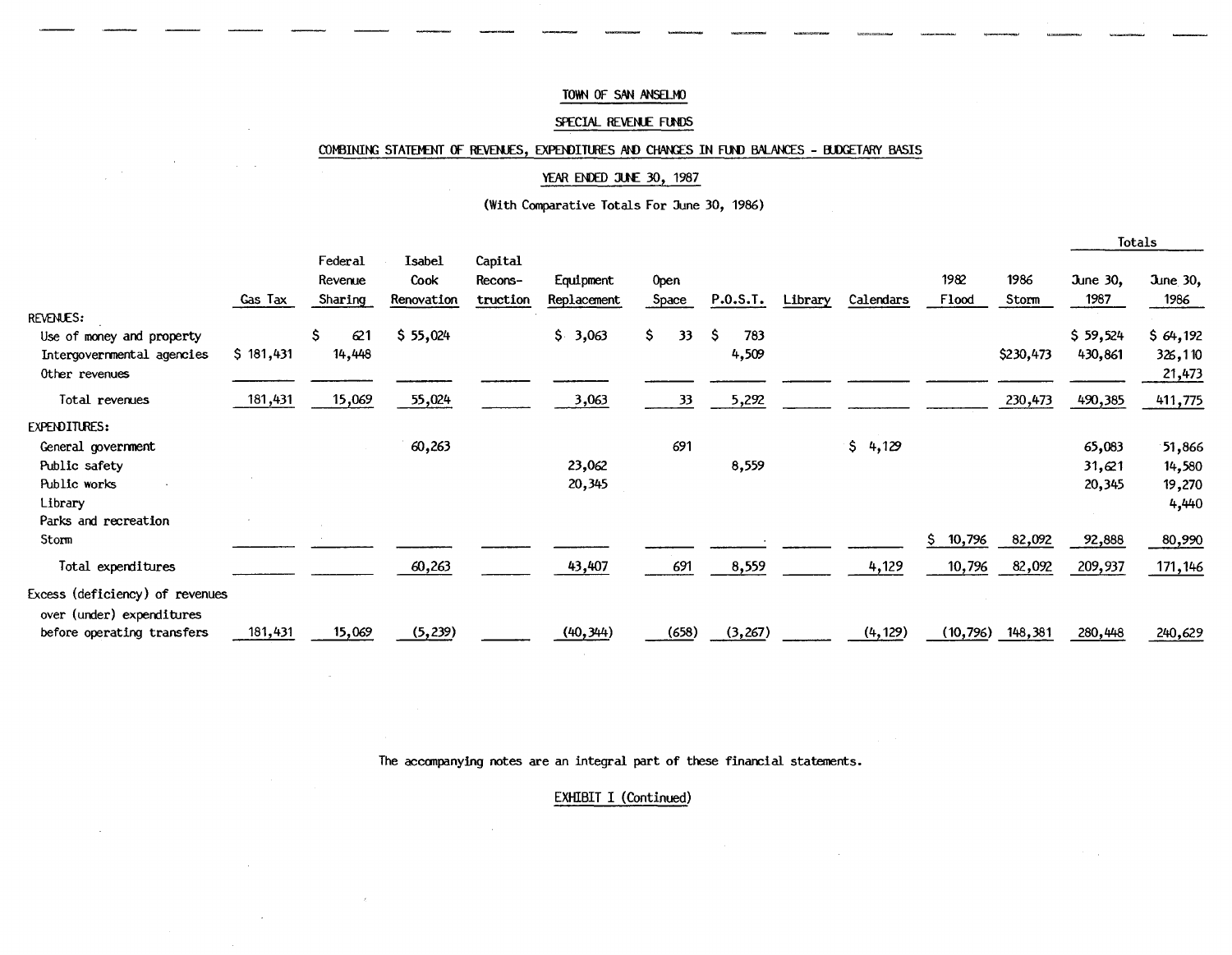# SPECIAL REVENLE FUNDS

# COMBINING STATEMENT OF REVENUES, EXPENDITURES AND CHANGES IN FUND BALANCES - BUDGETARY BASIS

#### YEAR ENDED JUNE 30, 1987

(With Comparative Totals For June 30, 1986)

|                                                                                                                                       |              |                               |                              |                                |                          |                   |                      |                   |                   |                        |                     | Totals                  |                                     |
|---------------------------------------------------------------------------------------------------------------------------------------|--------------|-------------------------------|------------------------------|--------------------------------|--------------------------|-------------------|----------------------|-------------------|-------------------|------------------------|---------------------|-------------------------|-------------------------------------|
|                                                                                                                                       | Gas Tax      | Federal<br>Revenue<br>Sharing | Isabel<br>Cook<br>Renovation | Capital<br>Recons-<br>truction | Equipment<br>Replacement | 0pen<br>Space     | P.O.S.T.             | Library           | Calendars         | 1982<br>Flood          | 1986<br>Storm       | <b>June 30,</b><br>1987 | <b>June 30,</b><br>1986             |
| OTHER FINANCING SOURCES (USES):<br>Operating transfers in<br>Operating transfers out                                                  | \$(181, 431) | \$ (23, 146)                  |                              | \$(72,614)                     |                          |                   |                      | $$$ (3,578)       |                   |                        | \$153,770           | \$153,770<br>(280, 769) | \$88,159<br>(349,600)               |
| Total other financing<br>sources (uses)                                                                                               | (181, 431)   | (23, 146)                     |                              | (72,614)                       |                          |                   |                      | (3, 578)          |                   |                        | 153,770             | (126, 999)              | (261, 441)                          |
| Excess (deficiency) of revenues<br>and other sources over (under)<br>expenditures and other uses<br>Fund balance at beginning of year | $-0-$        | (8,077)<br>8,077              | \$ (5,239)<br>32,976         | (72, 614)<br>72,614            | \$ (40,344)<br>64,025    | \$ (658)<br>1,891 | \$ (3,267)<br>16,212 | (3, 578)<br>3,578 | (4, 129)<br>4,129 | \$(10,7%)              | 302,151<br>(14,990) | 153,449<br>188,512      | (20, 812)<br>209,324                |
| Fund balances at end of year                                                                                                          | S.<br>$-0-$  | S.<br>$-0-$                   | \$27,737                     | S.<br>$-0-$                    | \$23,681                 | \$1,233           | \$12,945             | $S - 0 -$         | $S - 0 -$         | $$$ (10,796) \$287,161 |                     | \$341,961               | \$188,512<br><b>TANZA DE ALTIMA</b> |

The accanpanylng notes are an integral part of these financial statements.

#### EXHIBIT I (Concluded)

 $\lambda$ 

 $\mathbb{Z}^2$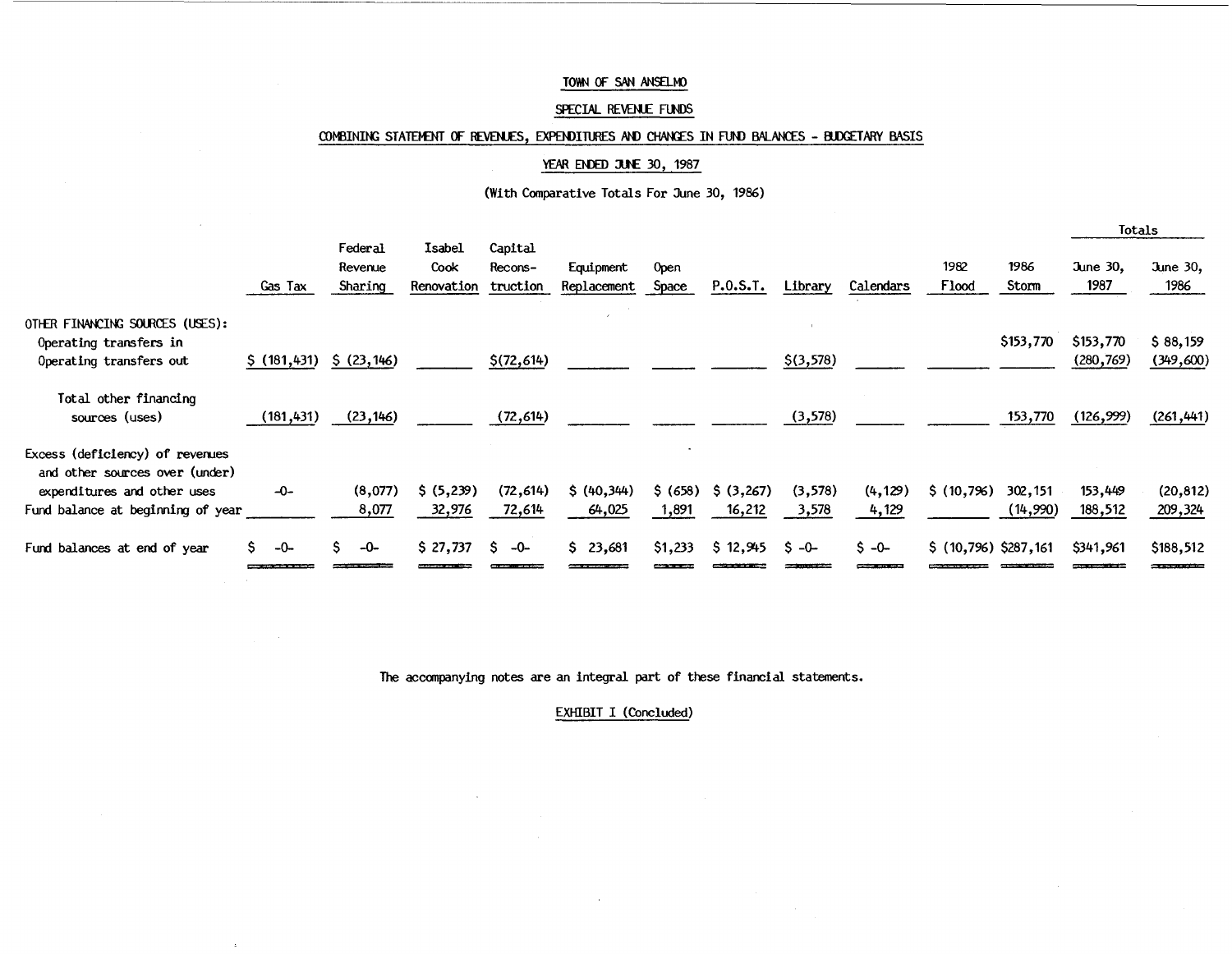TOWN OF SAN ANSELMO GRAPHS OF REVENUES, BY TYPE JUNE 30, 1983 TO 1986



The accompanying notes are an integral part of these financial statements.

 $\sim 10^{11}$  km  $^{-1}$ 

 $\sim$ 

 $\sim 10^{11}$ 

 $\mathcal{L}^{\text{max}}_{\text{max}}$  ,  $\mathcal{L}^{\text{max}}_{\text{max}}$ 

SCHEDULE 1

 $\sim 10^{11}$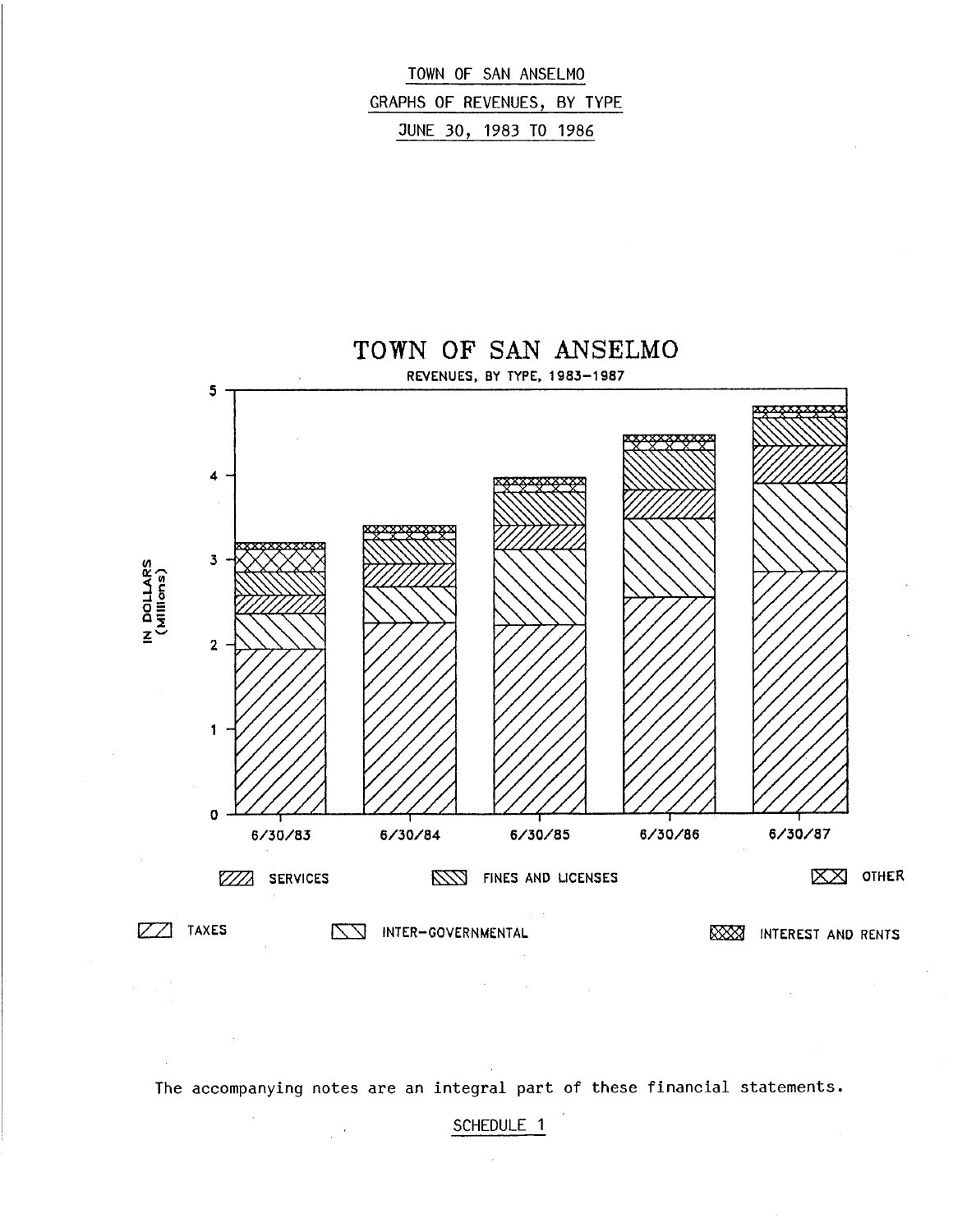$\rightarrow$   $\rightarrow$ 

 $\mathbb{R}^2$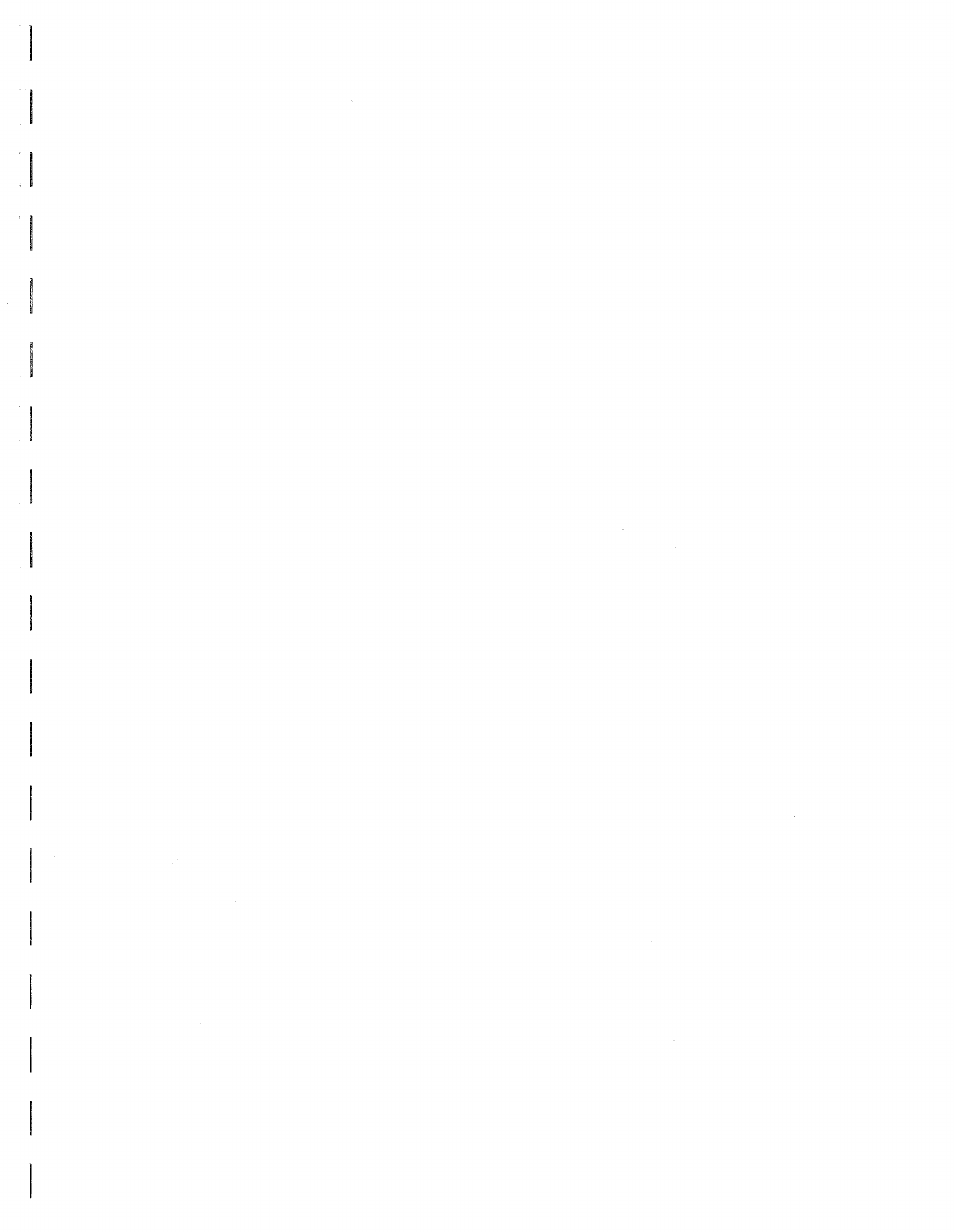TOWN OF SAN ANSELMO GRAPHS OF SOURCES OF REVENUES JUNE 30, 1986 TO 1987

 $\sim$ 

 $\bar{\mathcal{A}}$ 



The accompanying notes are an integral part of these financial statements. SCHEDULE 2 (Concluded)  $\mathcal{L}(\mathcal{Q})$ 

 $\sim$   $\sim$ 

 $\mathcal{O}(\mathcal{O}(\log n))$  and

 $\sim 10^{11}$  km s  $^{-1}$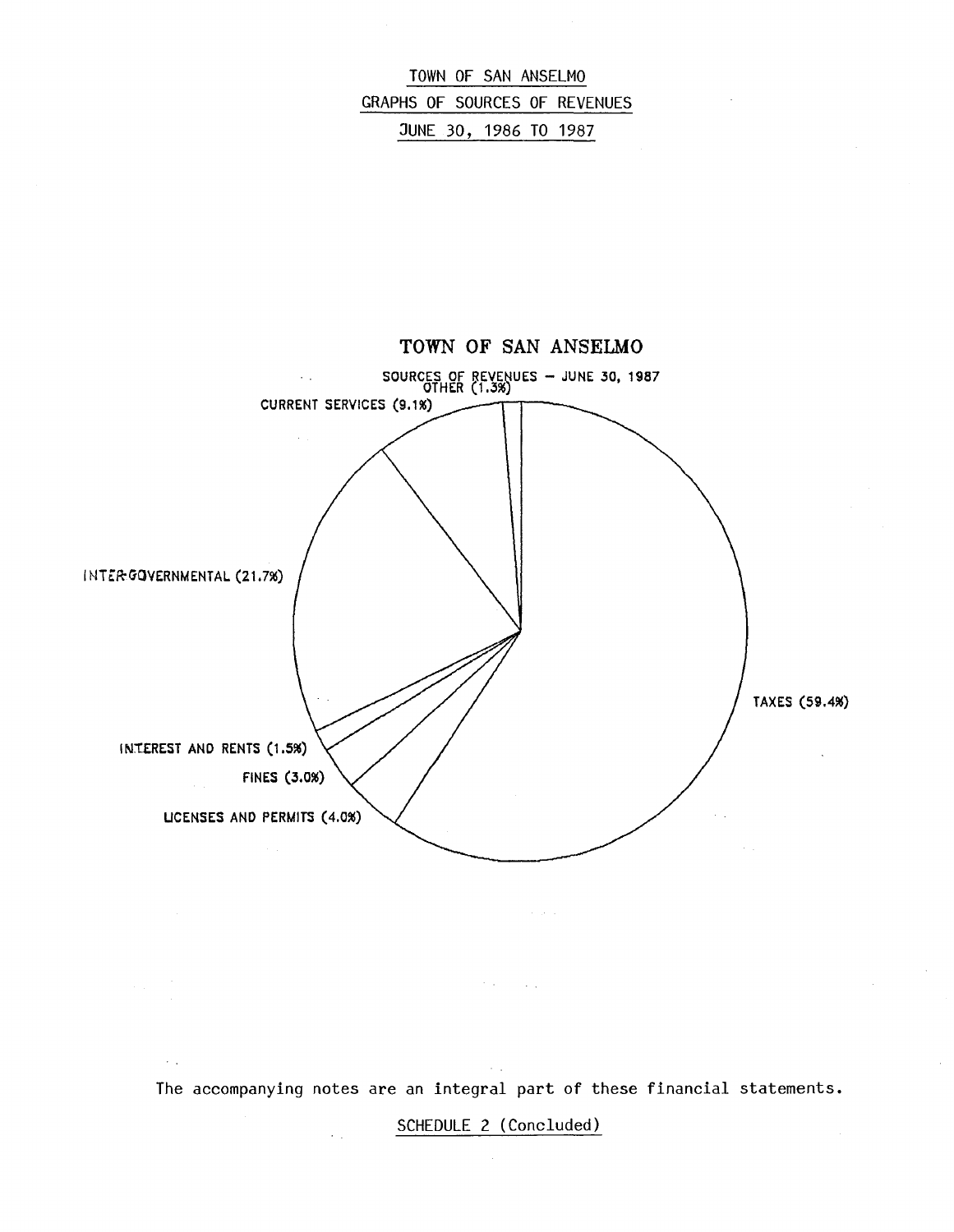TOWN OF SAN ANSELMO GRAPHS OF EXPENDITURES, BY TYPE JUNE 30, 1983 TO 1987



The accompanying notes are an integral part of these financial statements.

 $\bar{\mathcal{A}}$ 

SCHEDULE 3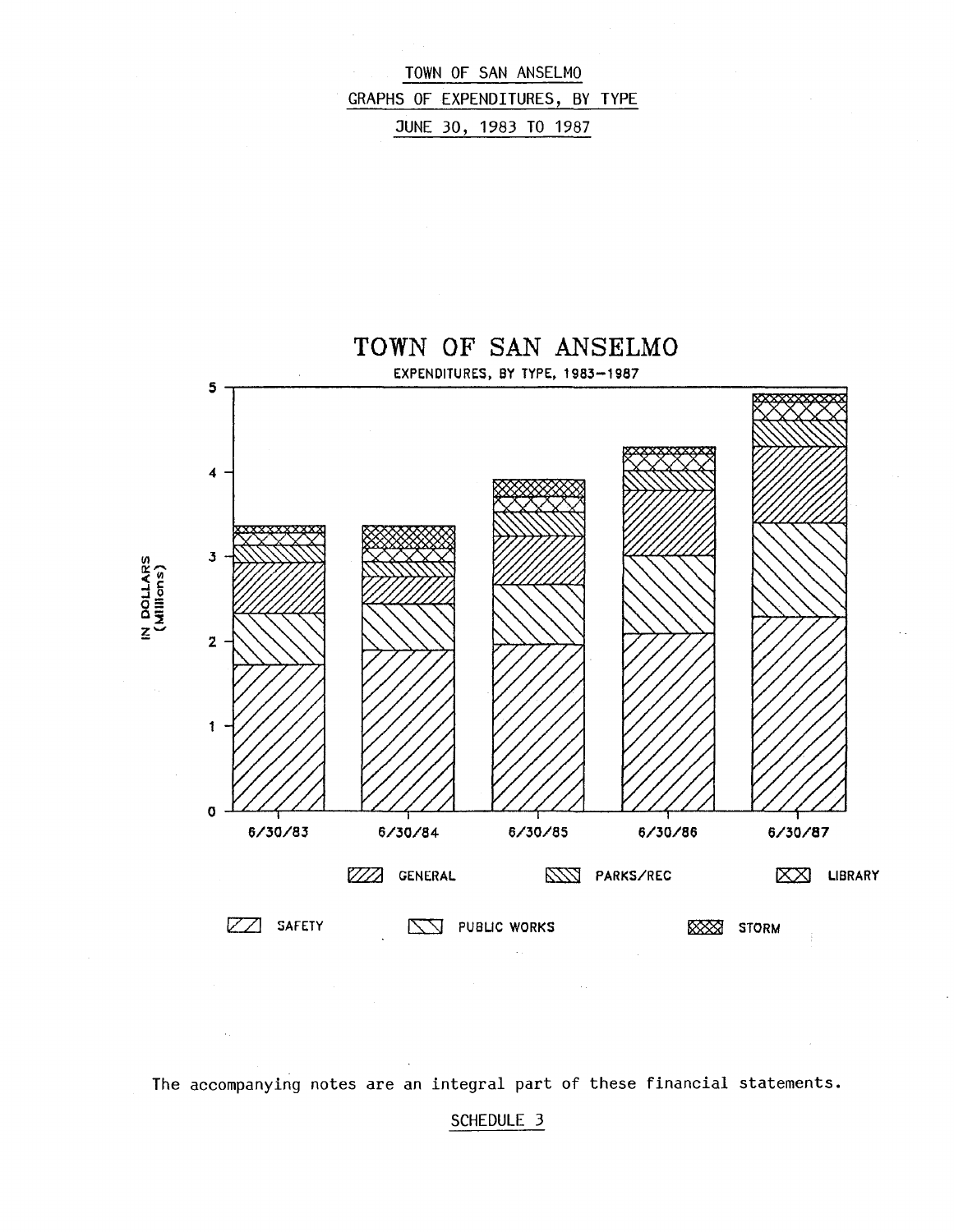$\label{eq:2.1} \frac{1}{\sqrt{2}}\left(\frac{1}{\sqrt{2}}\right)^{2} \left(\frac{1}{\sqrt{2}}\right)^{2} \left(\frac{1}{\sqrt{2}}\right)^{2} \left(\frac{1}{\sqrt{2}}\right)^{2} \left(\frac{1}{\sqrt{2}}\right)^{2} \left(\frac{1}{\sqrt{2}}\right)^{2} \left(\frac{1}{\sqrt{2}}\right)^{2} \left(\frac{1}{\sqrt{2}}\right)^{2} \left(\frac{1}{\sqrt{2}}\right)^{2} \left(\frac{1}{\sqrt{2}}\right)^{2} \left(\frac{1}{\sqrt{2}}\right)^{2} \left(\$  $\label{eq:2.1} \frac{1}{\sqrt{2}}\left(\frac{1}{\sqrt{2}}\right)^{2} \left(\frac{1}{\sqrt{2}}\right)^{2} \left(\frac{1}{\sqrt{2}}\right)^{2} \left(\frac{1}{\sqrt{2}}\right)^{2} \left(\frac{1}{\sqrt{2}}\right)^{2} \left(\frac{1}{\sqrt{2}}\right)^{2} \left(\frac{1}{\sqrt{2}}\right)^{2} \left(\frac{1}{\sqrt{2}}\right)^{2} \left(\frac{1}{\sqrt{2}}\right)^{2} \left(\frac{1}{\sqrt{2}}\right)^{2} \left(\frac{1}{\sqrt{2}}\right)^{2} \left(\$  $\|$  $\bar{1}$  $\mathbf{1}$  $\mathbf{1}$  $\mathbb{F}$  $\|$  $\mathbf{L}$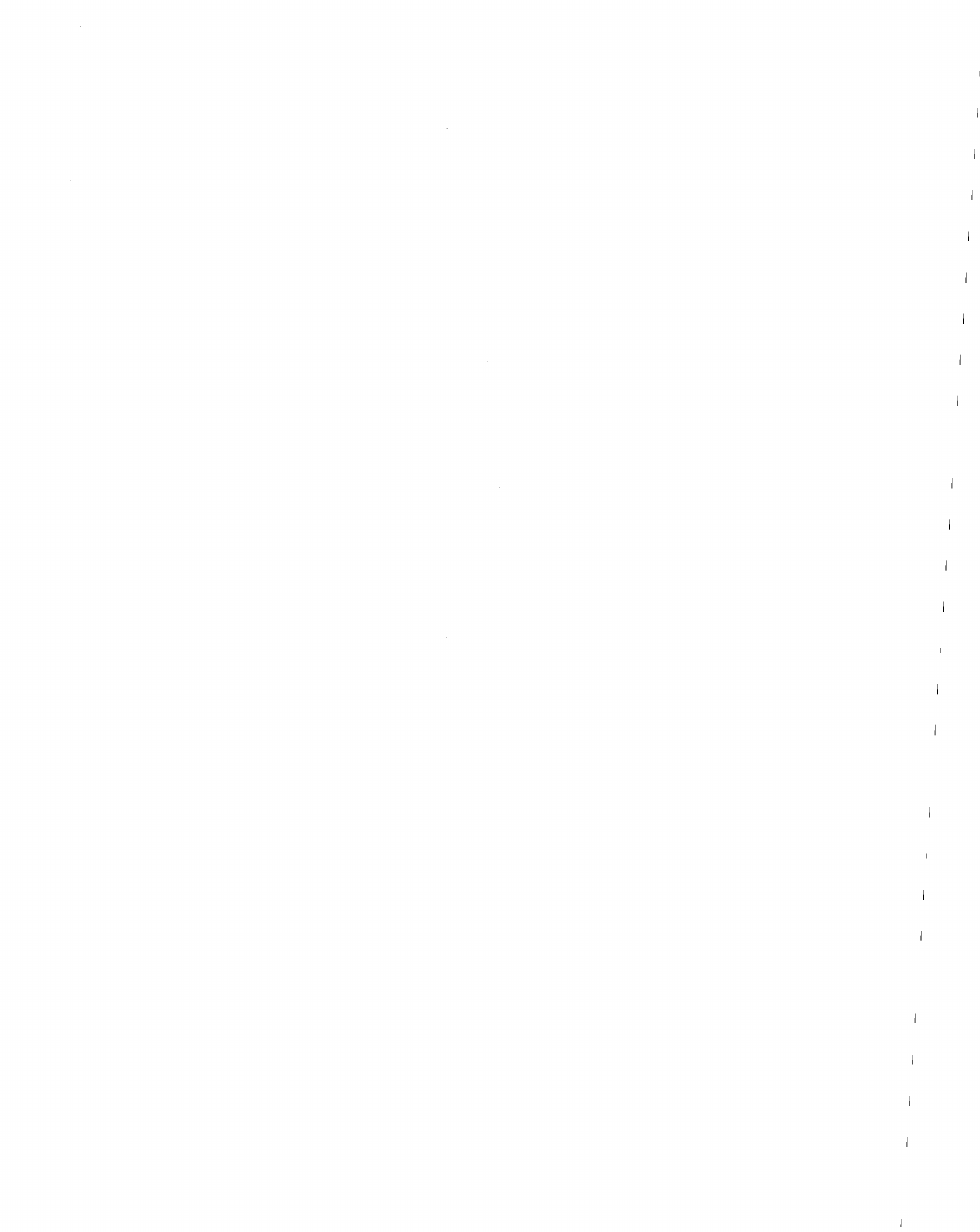TOWN OF SAN ANSELMO GRAPHS OF EXPENDITURES, BY TYPE JUNE 30, 1986 TO 1987



The accompanying notes are an integral part of these financial statements.

 $\sim 10^{-1}$ 

SCHEDULE 4 (Concluded)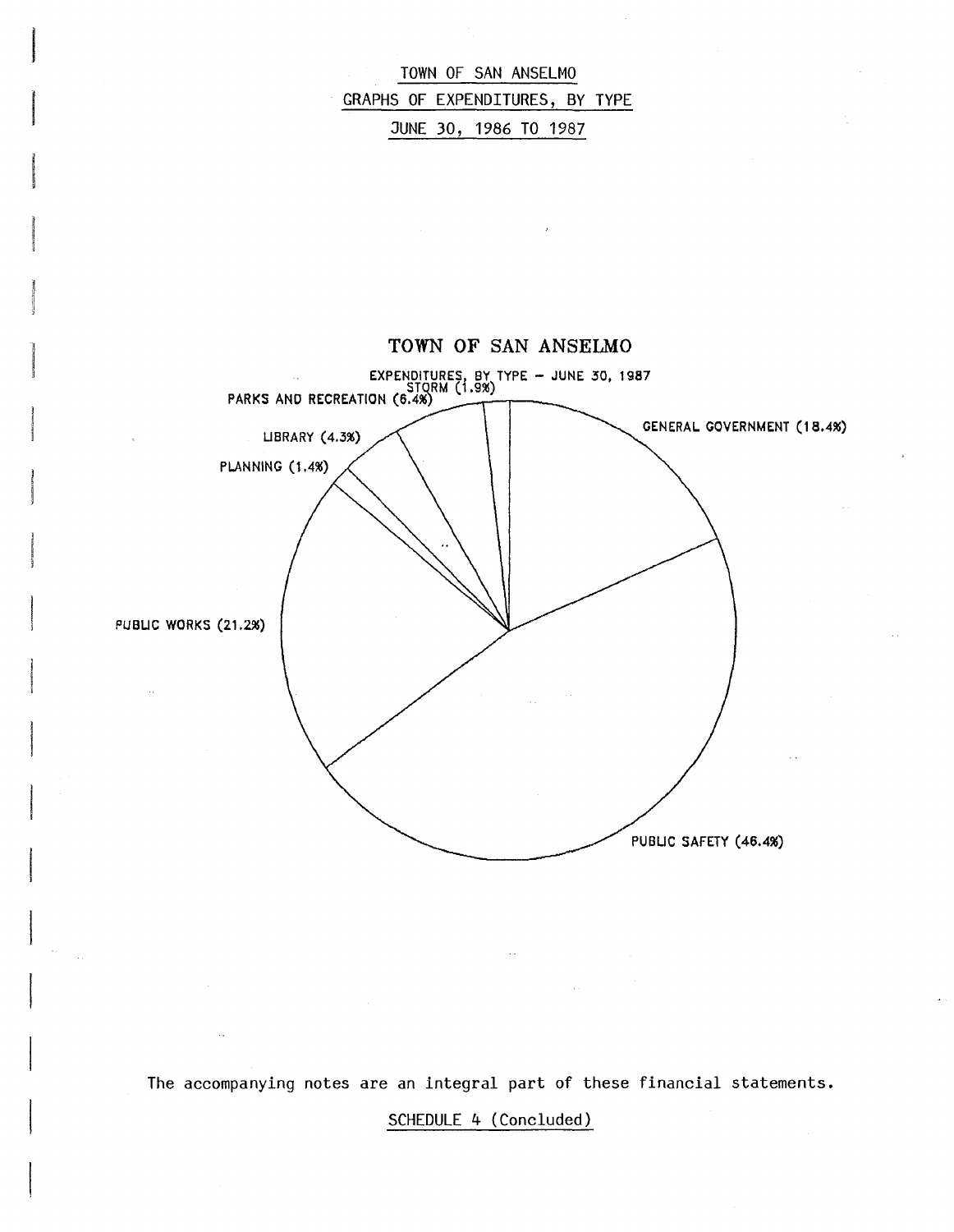# TOWN OF SAN ANSELMO GRAPH OF EXCESS OF REVENUES OVER (UNDER) EXPENDITURES JUNE 30, 1983 TO 1987



The accompanying notes are an integral part of these financial statements.

SCHEDULE 5